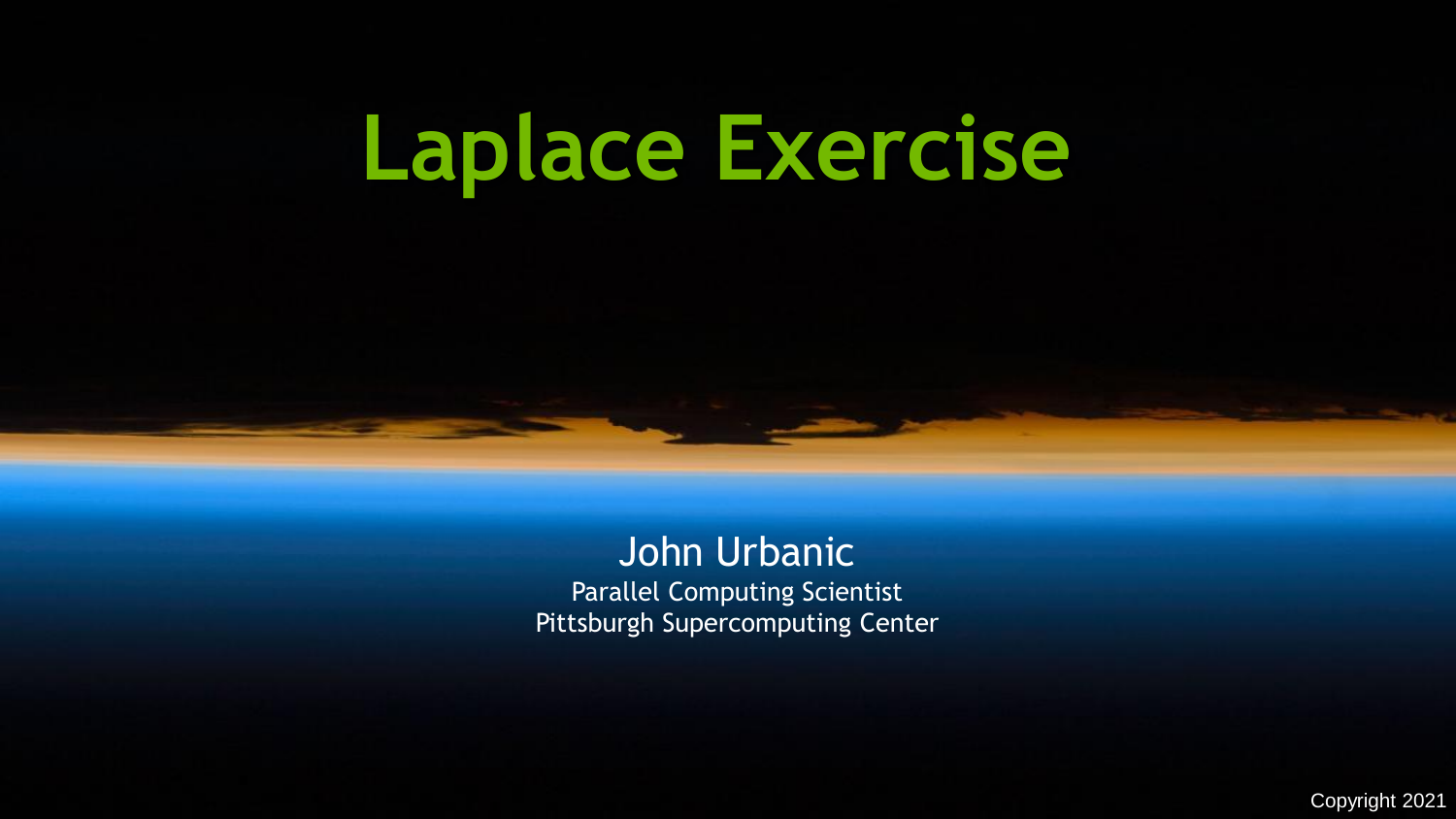#### **Our Exercise: Laplace Solver**

**Once Again, but this will be a little different, whereas the OpenMP and OpenACC were similar.**

**OpenACC was the same idea as OpenMP, but with data migration added.**

**We never had to go beyond the mail loops.**

**This will require us to consider the entire code.**



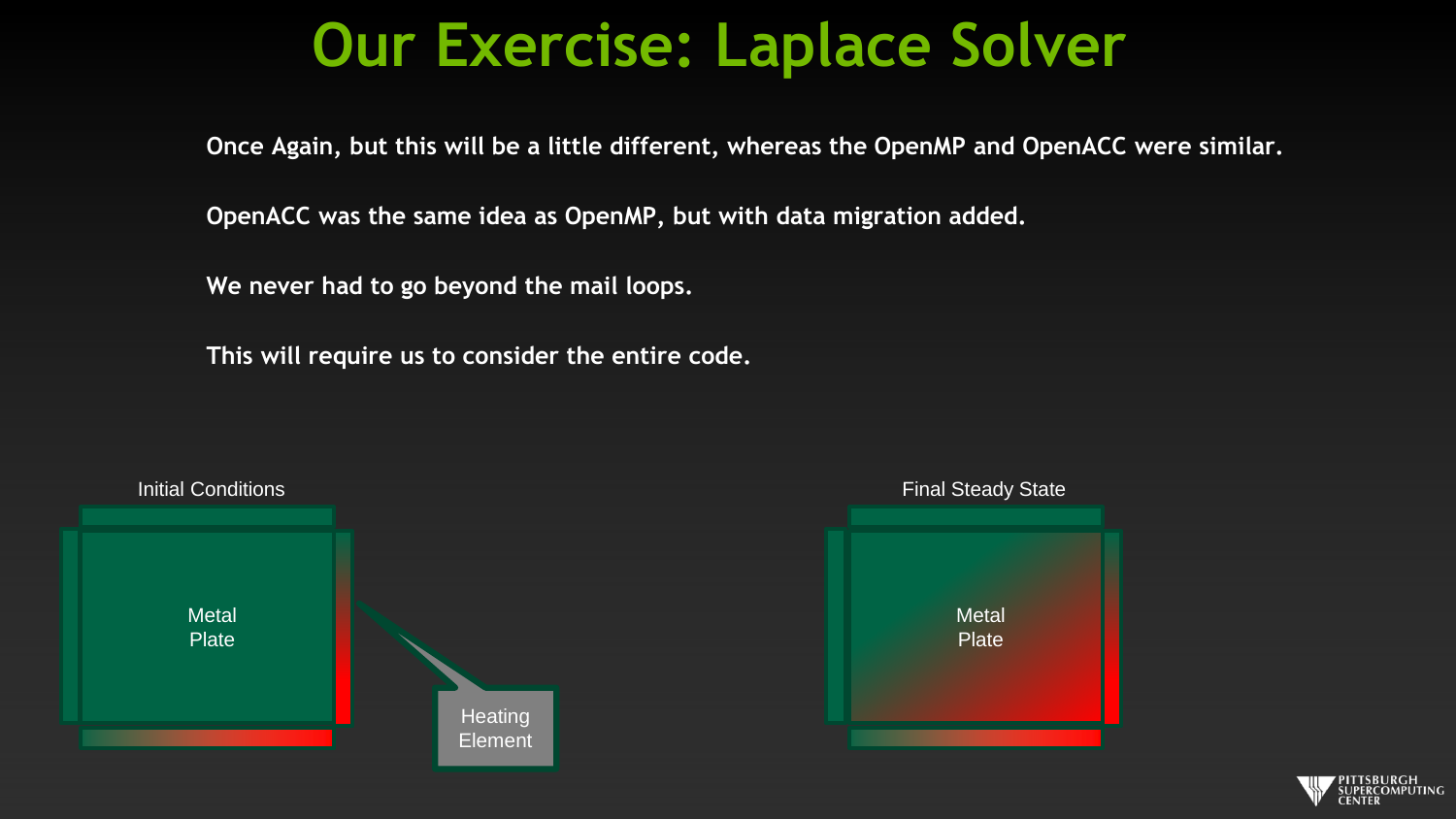### **Serial C Code (kernel)**



iteration++;

}

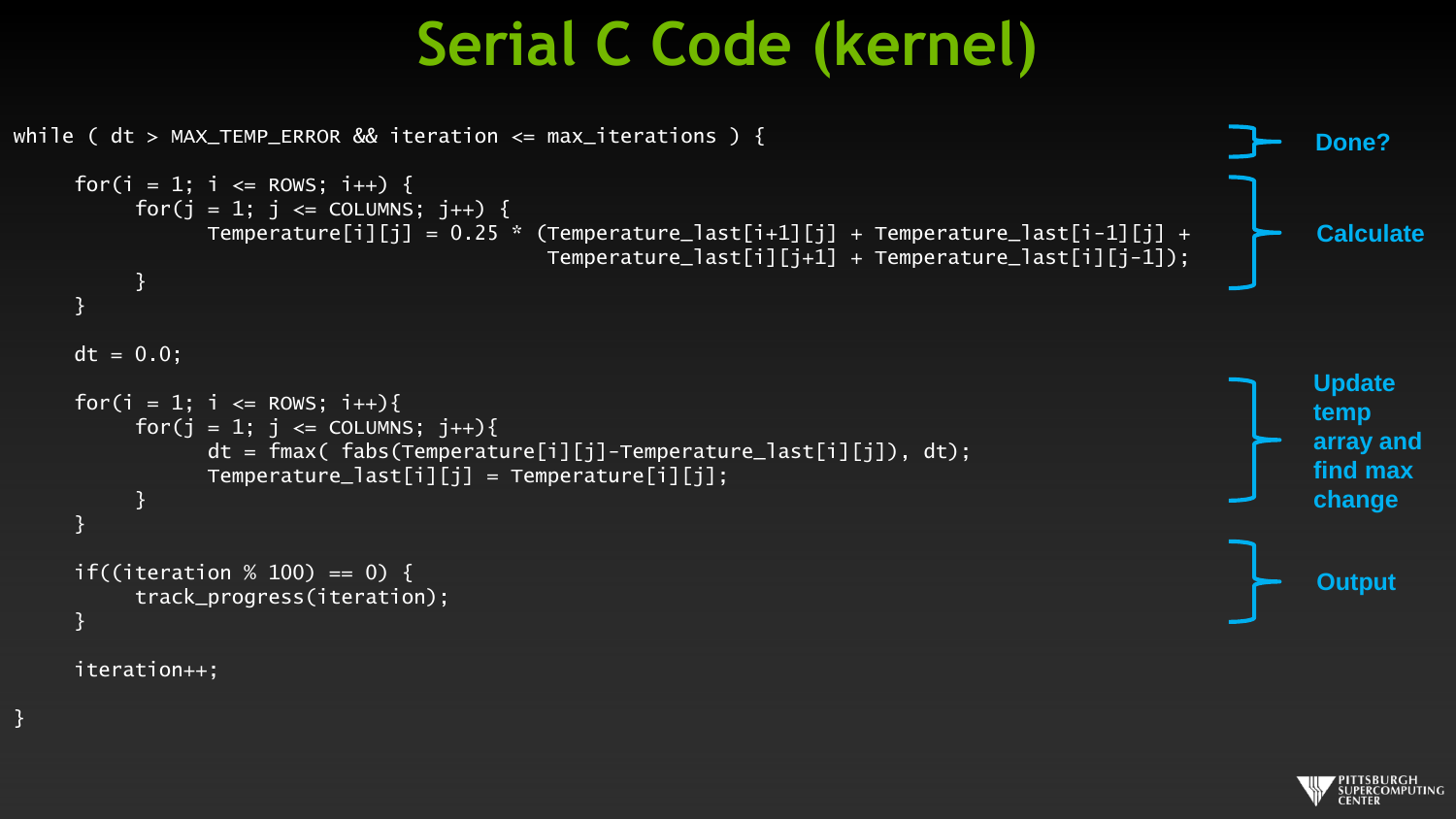#### **Serial C Code Subroutines**

to ROWS. We chose

the former.

}

#### void initialize(){

}

```
int i,j;
for(i = 0; i <= ROWS+1; i++){
    for (i = 0; i \leq 0 COLUMNS+1; i^{++}){
        Temperature_last[i][j] = 0.0;
    }
}
// these boundary conditions never change throughout run
// set left side to 0 and right to a linear increase
for(i = 0; i <= ROWS+1; i++) {
    Temperature_last[i][0] = 0.0;
    Temperature\_last[i][COLUMNS+1] = (100.0/Rows)*i;}
// set top to 0 and bottom to linear increase
for(j = 0; j \le 0COLUMNS+1; j_{++}) {
    Temperature\_last[0][i] = 0.0;Temperature_last[ROWS+1][j] = (100.0/C0LUMNS)*j;}
                                                  BCs could run from 0 
                                                  to ROWS+1 or from 1
```
void track\_progress(int iteration) { int i; printf("-- Iteration: %d --\n", iteration); for(i =  $ROWS-5$ ; i <=  $ROWS$ ; i++) {  $printf("[\%d,\%d]: %5.2f", i, i, Temperature[i][i]);$ }  $print(f("n")$ ;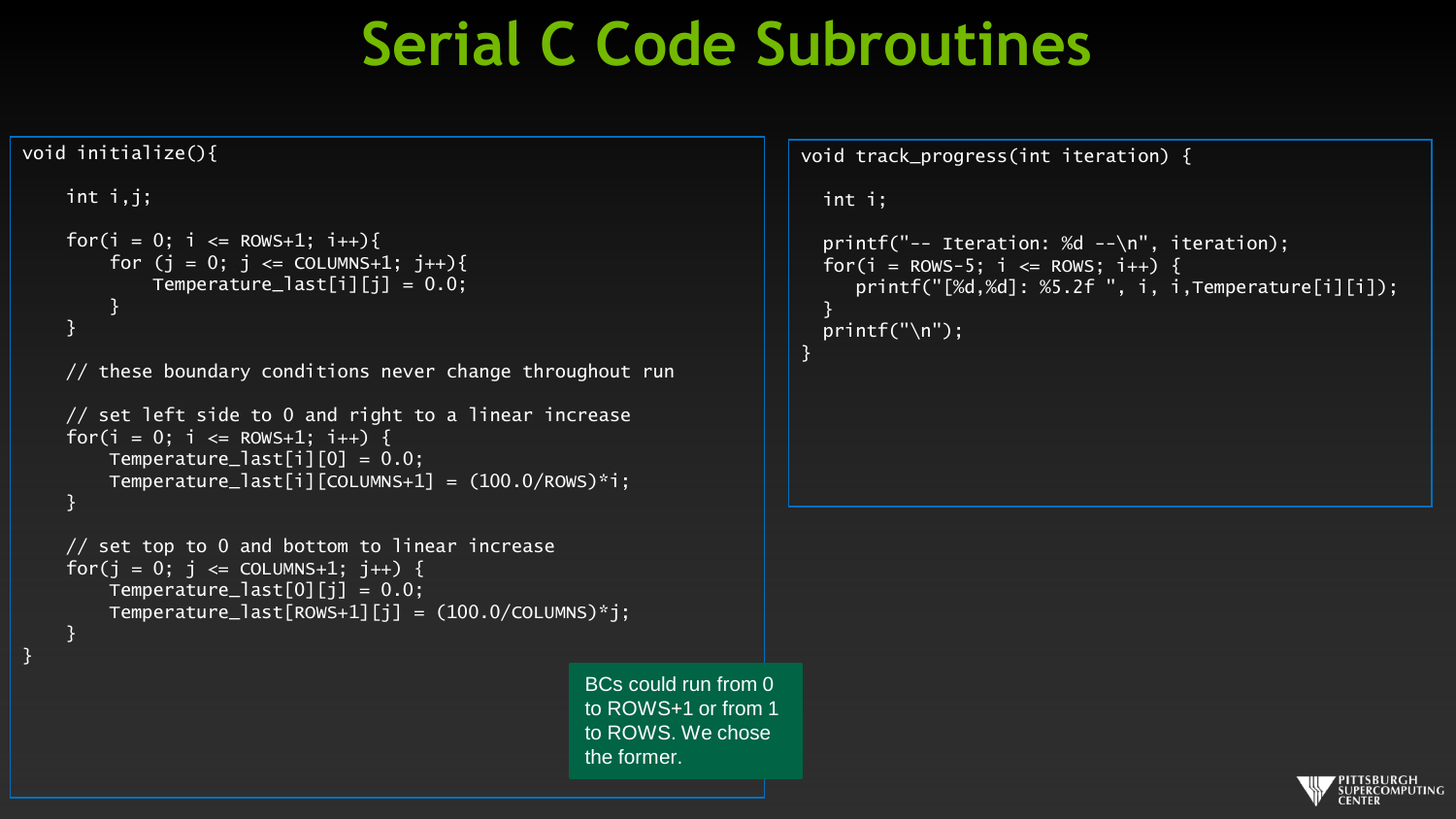#### **Whole C Code**

#include <stdlib.h> #include <stdio.h> #include <math.h> #include <sys/time.h>

// size of plate #define COLUMNS 1000 #define ROWS 1000

// largest permitted change in temp (This value takes about 3400 steps) #define MAX\_TEMP\_ERROR 0.01

double Temperature[ROWS+2][COLUMNS+2]; // temperature grid double Temperature\_last[ROWS+2][COLUMNS+2]; // temperature grid from last iteration

// helper routines void initialize(); void track\_progress(int iter);

int main(int argc, char \*argv[]) {

int i, j; // grid indexes<br>int max\_iterations; // www.indexes.com// number of ite int max\_iterations;  $\frac{1}{2}$  int max\_iterations;  $\frac{1}{2}$  int iterations int iterations int iterations interations interations interations interations interations interations interations interations in terms in terms in int iteration=1;  $\frac{1}{2}$  dividends the current iteration double dt=100;  $\frac{1}{2}$  largest change in t struct timeval start\_time, stop\_time, elapsed\_time; // timers

printf("Maximum iterations [100-4000]?\n"); scanf("%d", &max\_iterations);

gettimeofday(&start\_time,NULL); // Unix timer

initialize();  $\frac{1}{2}$  initialize Temp\_last including boundary conditions

```
// do until error is minimal or until max steps
while ( dt > MAX_TEMP_ERROR && iteration <= max_iterations ) {
```

```
// main calculation: average my four neighbors
for(i = 1; i \le ROWS; i++) {
    for(j = 1; j \leq CCLUMNS; j++)Temperature[j][j] = 0.25 * (Temperature_last[i+1][j] + Temperature_last[i-1][j] +Temperature_last[i][j+1] + Temperature_last[i][j-1]);
    }
```

```
}
```

```
dt = 0.0; // reset largest temperature change
// copy grid to old grid for next iteration and find latest dt
for(i = 1; i <= ROWS; i++){
    for(j = 1; j \leq CCLUMNS; j++){
      dt = fmax( fabs(Temperature[i][j]-Temperature_last[i][j]), dt);
      Temperature_last[i][j] = Temperature[i][j];
    }
```

```
// periodically print test values
if((iteration % 100) == 0) {
    track_progress(iteration);
}
```
iteration++;

gettimeofday(&stop\_time,NULL); timersub(&stop\_time, &start\_time, &elapsed\_time); // Unix time subtract routine

printf("\nMax error at iteration %d was %f\n", iteration-1, dt); printf("Total time was %f seconds.\n", elapsed time.tv sec+elapsed time.tv usec/1000000.0);

// initialize plate and boundary conditions  $\frac{1}{2}$  Temp last is used to to start first iteration void initialize(){

```
int i,j;
for(i = 0; i <= ROWS+1; i++){
    for (i = 0; j \le 0 COLUMNS+1; j++){
         Temperature_{{\text{last}}[i][i]} = 0.0;
```
// these boundary conditions never change throughout run

```
// set left side to 0 and right to a linear increase
for(i = 0; i <= ROWS+1; i++) {
   Temperature_last[i][0] = 0.0;
    Temperature_last[i][COLUMNS+11 = (100.0/ROWS)*i;
```

```
// set top to 0 and bottom to linear increase
for(i = 0; i \le 0 l UnNS+1; i++) {
    Temperature_last[0][j] = 0.0;
    Temperature_last[ROWS+1][j] = (100.0/COLUMNS)*j;
}
```
}

// print diagonal in bottom right corner where most action is void track\_progress(int iteration) {

int i;

```
printf("---------- Iteration number: %d ------------\n", iteration):
\text{for}(i = \text{Rows-5}: i \leq \text{Rows}: i++)printf("Nd,Nd]: %5.2f", i, j, Temperature[i][i]);}
printf("\n");
```
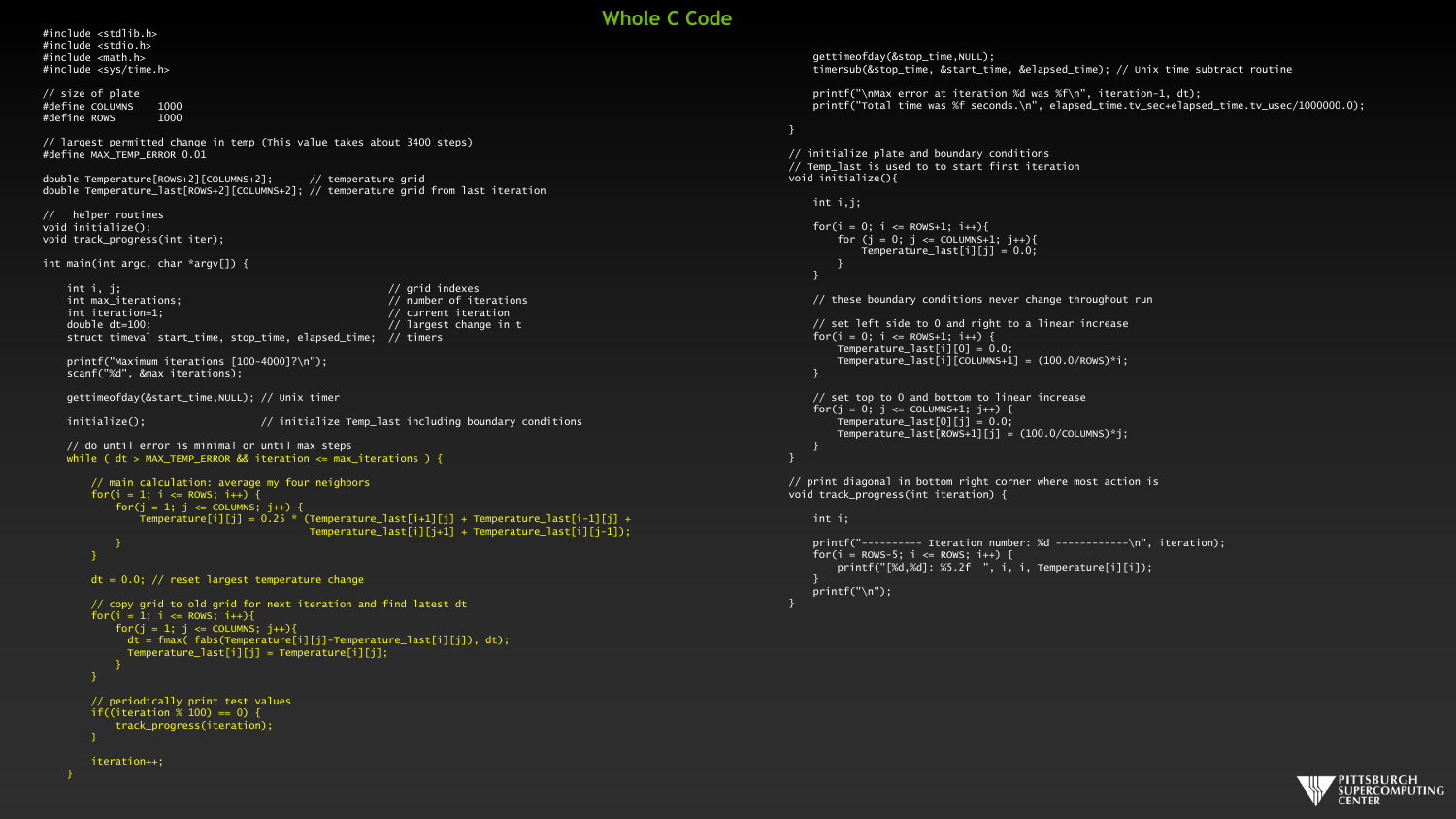### **Serial Fortran Code (kernel)**

```
do while ( dt > max_temp_error .and. iteration <= max_iterations)
  do j=1,columns
    do i=1,rows
        temperature(i,j)=0.25*(temperature_last(i+1,j)+temperature_last(i-1,j)+ &
                               temperature_last(i,j+1)+temperature_last(i,j-1))
    enddo
  enddo
 dt=0.0do j=1,columns
    do i=1, rows
        dt = max( abs(temperature(i,j) - temperature_list(i,j)), dt)temperature_last(i,j) = temperature(i,j)enddo
  enddo
  if( mod(iteration,100).eq.0 ) then
    call track_progress(temperature, iteration)
  endif
  iteration = iteration+1
                                                                                                     Calculate
                                                                                                     Update 
                                                                                                     temp
                                                                                                     array and
                                                                                                     find max
                                                                                                     change
                                                                                                     Output
                                                                                                     Done?
```


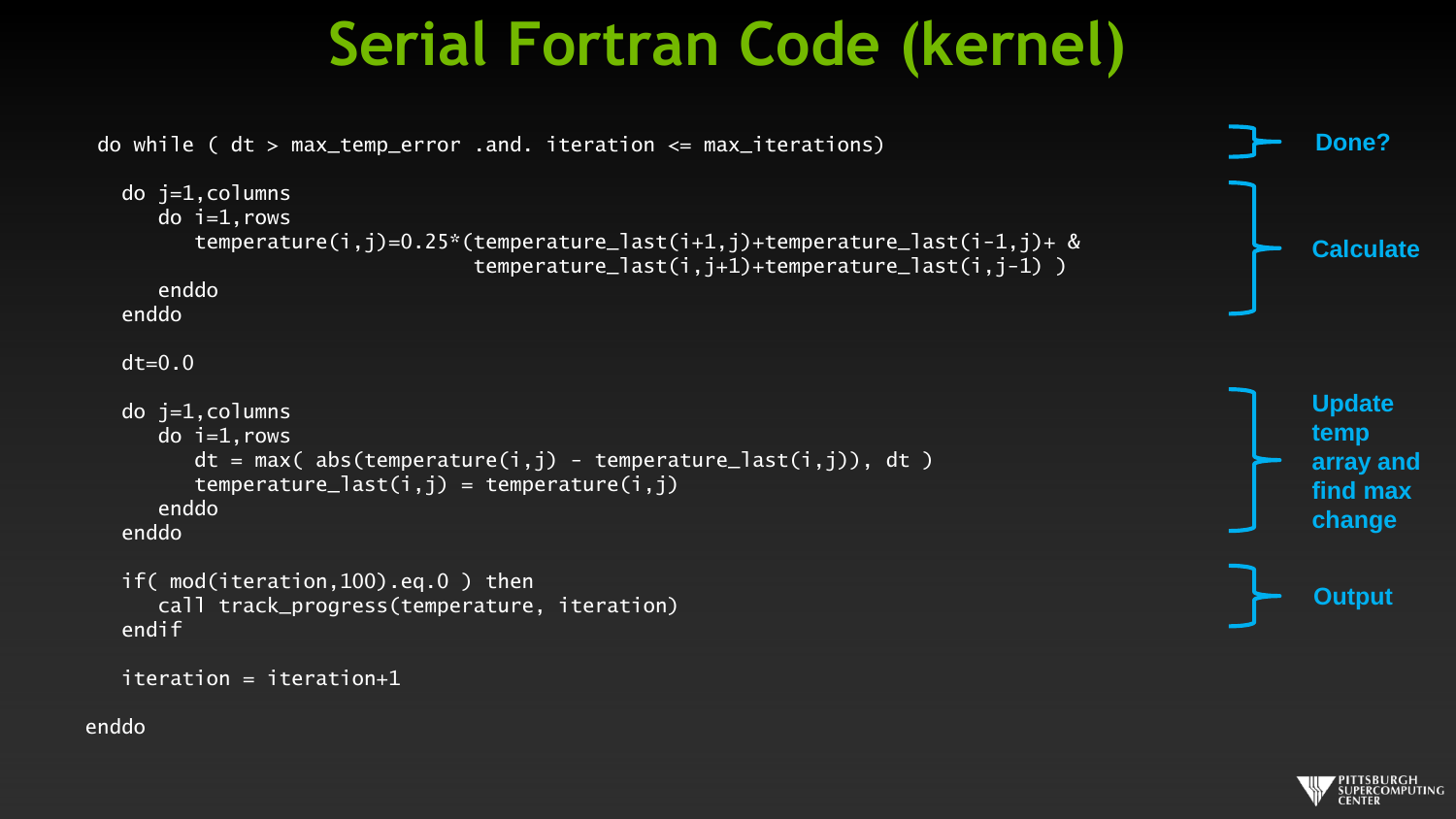#### **Serial Fortran Code Subroutines**

```
subroutine initialize( temperature_last )
     implicit none
```
integer, parameter :: columns=1000<br>integer, parameter :: rows=1000 integer, parameter integer :: i,j

double precision, dimension(0:rows+1,0:columns+1) :: temperature\_last

 $temperature_last = 0.0$ 

```
!these boundary conditions never change throughout run
```
!set left side to 0 and right to linear increase do  $i=0$ , rows+1  $temperature_{{\text{last}}}(i,0) = 0.0$ temperature\_last(i,columns+1) =  $(100.0$ /rows) \* i enddo

```
!set top to 0 and bottom to linear increase
do i=0.columns+1temperature_{{\text{last}}}(0,j) = 0.0temperature last(rows+1,j) = ((100.0)/\text{columns}) * j
enddo
```
end subroutine initialize

subroutine track\_progress(temperature, iteration) implicit none

```
integer, parameter :: rows=1000
integer :: i,iteration
```
integer, parameter :: columns=1000

double precision, dimension(0:rows+1,0:columns+1) :: temperature

```
print *, '---------- Iteration number: ', iteration, ' ---------------'
do i=5,0,-1
  write (*,'("("i4,",",i4,"):",f6.2," ")',advance='no'), &
            rows-i,columns-i,temperature(rows-i,columns-i)
enddo
print *
```
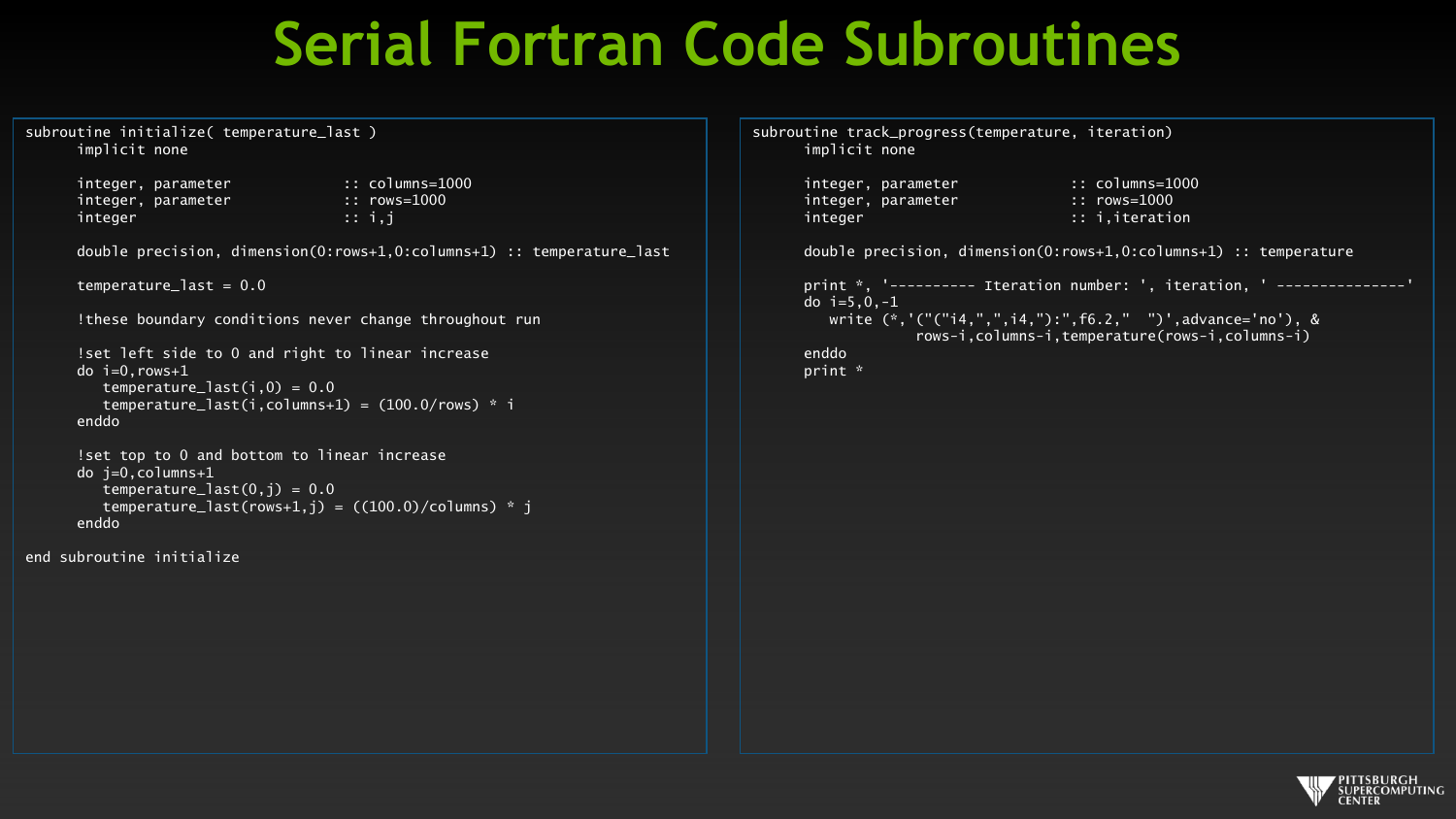#### **Whole Fortran Code**

#### program serial implicit none

!Size of plate integer, parameter :: columns=1000<br>integer.parameter :: rows=1000 integer, parameter double precision, parameter :: max temp error=0.01

double precision<br>real

integer  $:: i, j, max\_iterations, iteration=1$ <br>double precision  $:: dt=100.0$ :: start\_time, stop\_time

double precision, dimension(0:rows+1,0:columns+1) :: temperature, temperature\_last

print\*, 'Maximum iterations [100-4000]?' read\*, max\_iterations

call cpu time(start time) | !Fortran timer

call initialize(temperature\_last)

!do until error is minimal or until maximum steps do while (  $dt > max$  temp error .and. iteration  $\leq$  max iterations)

#### do j=1,columns

 $do$   $i=1$ , rows temperature(i,j)=0.25\*(temperature last(i+1,j)+temperature last(i-1,j)+ & temperature\_last(i,j+1)+temperature\_last(i,j-1) )

```
enddo
enddo
```
 $dt=0.0$ 

!copy grid to old grid for next iteration and find max change do j=1,columns  $do$   $i=1$ , rows  $dt = max(abc)$  abs(temperature(i,j) - temperature last(i,j)), dt )  $temperature_{{\text{last}}}(i,j) = temperature(i,j)$ enddo enddo

```
!periodically print test values
if( mod(iteration,100).eq.0 ) then
  call track_progress(temperature, iteration)
endif
```
#### iteration = iteration+1

#### enddo

call cpu\_time(stop\_time)

print\*, 'Max error at iteration ', iteration-1, ' was ',dt print\*, 'Total time was ', stop time-start time, ' seconds.'

end program serial

! initialize plate and boundery conditions ! temp\_last is used to to start first iteration subroutine initialize( temperature last ) implicit none

> integer, parameter :: columns=1000<br>integer. parameter :: rows=1000 integer, parameter :: rows<br>integer :: i.i integer

double precision, dimension(0:rows+1,0:columns+1) :: temperature\_last

temperature last =  $0.0$ 

!these boundary conditions never change throughout run

!set left side to 0 and right to linear increase do  $i=0$ .rows $+1$ temperature  $last(i,0) = 0.0$ temperature last(i,columns+1) =  $(100.0/rows)$  \* i enddo

!set top to 0 and bottom to linear increase do j=0,columns+1  $t$ emperature\_last $(0, j) = 0.0$ temperature\_last(rows+1,j) =  $((100.0)/\text{columns})$  \* j enddo

end subroutine initialize

!print diagonal in bottom corner where most action is subroutine track\_progress(temperature, iteration) implicit none

> integer, parameter :: columns=1000<br>integer, parameter :: rows=1000 integer, parameter<br>integer

integer :: i,iteration

double precision, dimension(0:rows+1,0:columns+1) :: temperature

print  $*$ , '---------- Iteration number: ', iteration, ' ---------------' do  $i=5.0,-1$ write (\*,'("("i4,",",i4,"):",f6.2," ")',advance='no'), & rows-i,columns-i,temperature(rows-i,columns-i) enddo print \* end subroutine track\_progress

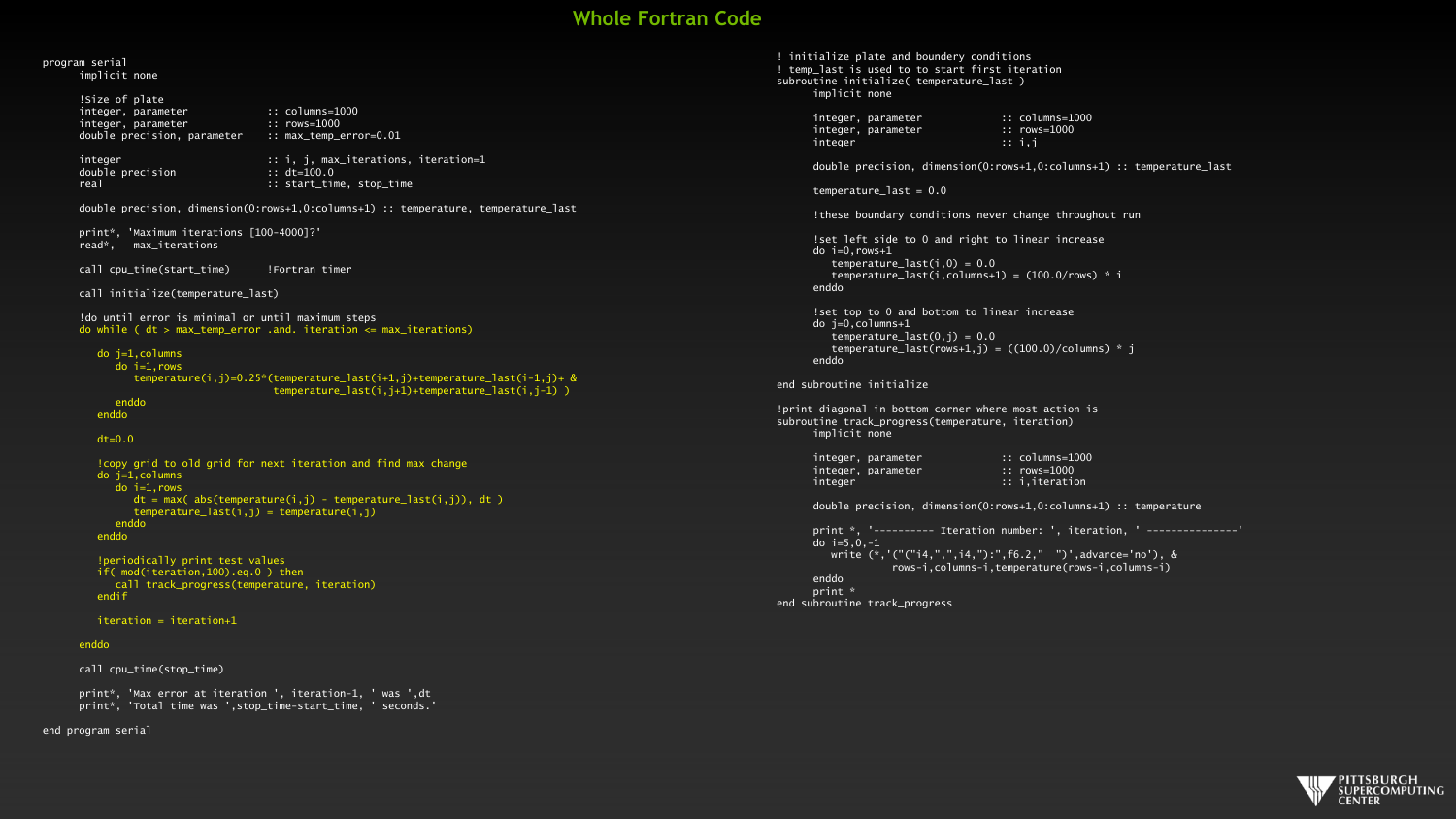### **First Things First: Domain Decomposition**

- **All processors have an entire Temperature array.**
- **Each processor works on its part of Temperature.**
- **After every iteration, all processors broadcast their pieces to all other processors.**
- **No! Preserving any large shared data structures is bad.**
- **Increased memory.** *Not Scalable.*
- **Large messages.** *Not Scalable.*



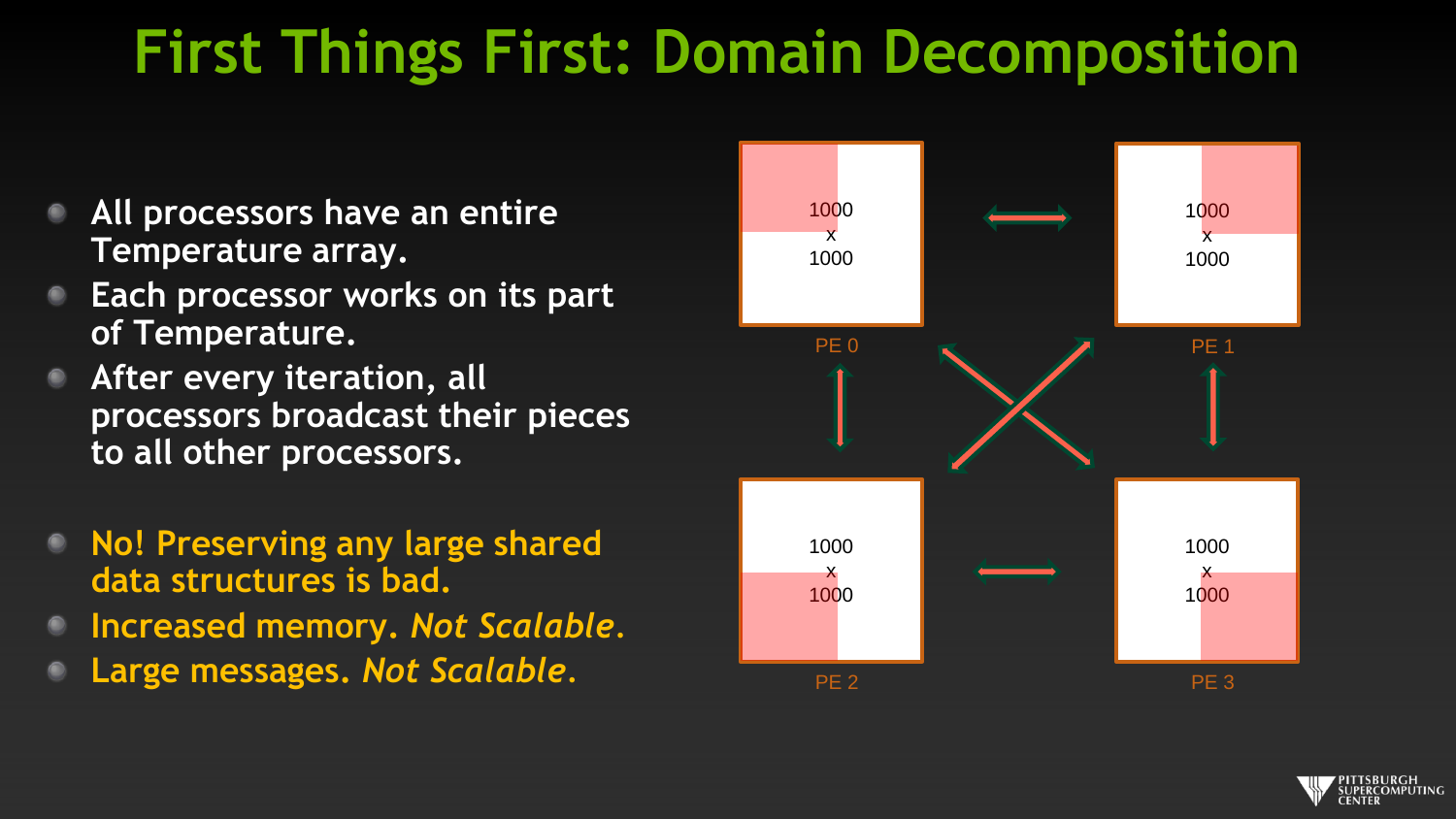## **Try Again: Domain Decomposition II**

- **Each processor has only its own sub-grid.**
- **1000x1000 array not longer exists (except on paper).**
- **Communicate boundary values only.**
- **Reduces memory.**
- **Reduces communications.**
- **Have to keep track of neighbors in two directions.**
- **But not bad.**



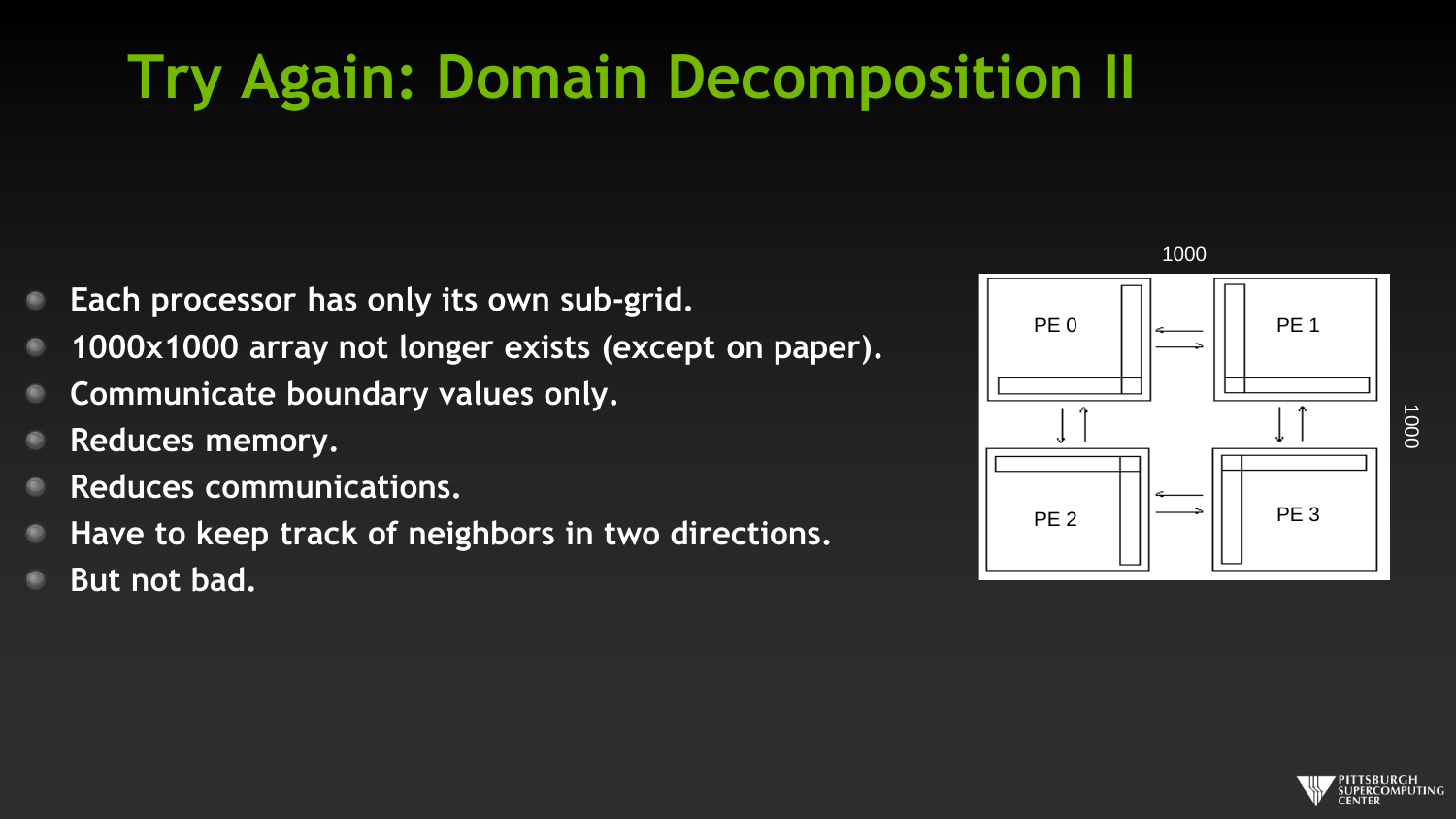### **Simplest: Domain Decomposition III**



- **Only have to keep track of up/down neighbors, and no corner case.**
- **Easiest with our simple message passing**   $\bullet$ **experience.**
- **Scales, as below. How would we handle 5 PEs with the "square decomposition"?**



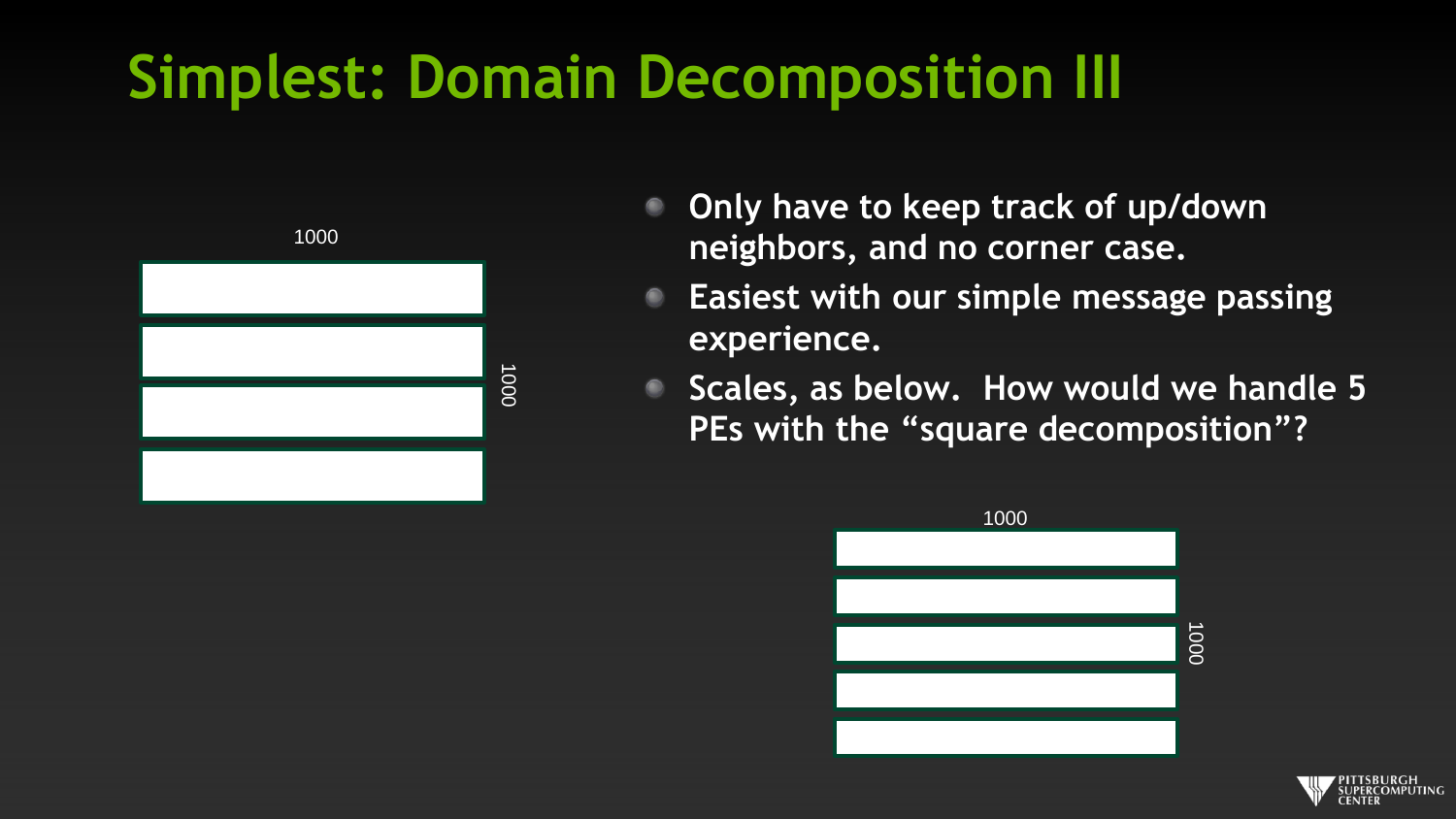#### **Simplest Decomposition for C Code**

| Ω     |     |        | O    |
|-------|-----|--------|------|
|       |     |        |      |
|       | 250 | 250    |      |
|       |     | 251    |      |
|       | 250 | 500    |      |
|       |     | 501    |      |
|       | 250 | 750    |      |
|       |     | 751    |      |
|       | 250 | 1000   | 1001 |
| Local |     | Global |      |

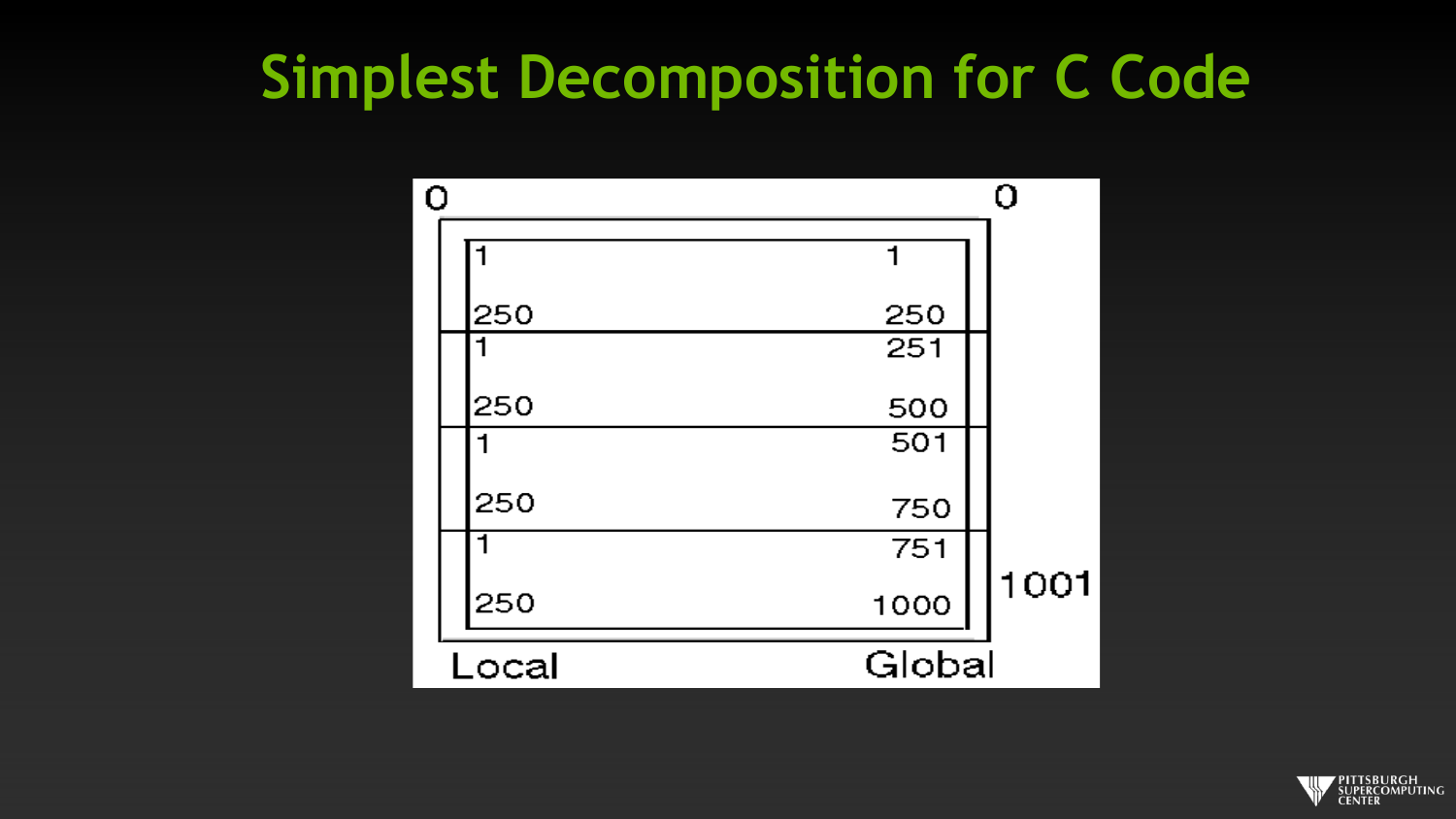### **Simplest Decomposition for C Code**

In the parallel case, we will break this up into 4 processors. There is only one set of boundary values. But when we distribute the data, each processor needs to have an extra row for data distribution, these are commonly called the "ghost cells".



The program has a local view of data. The programmer has to have a global view of data. The ghost cells don't exist in the global dataset. They are only copies from the "real" data in the adjacent PE.

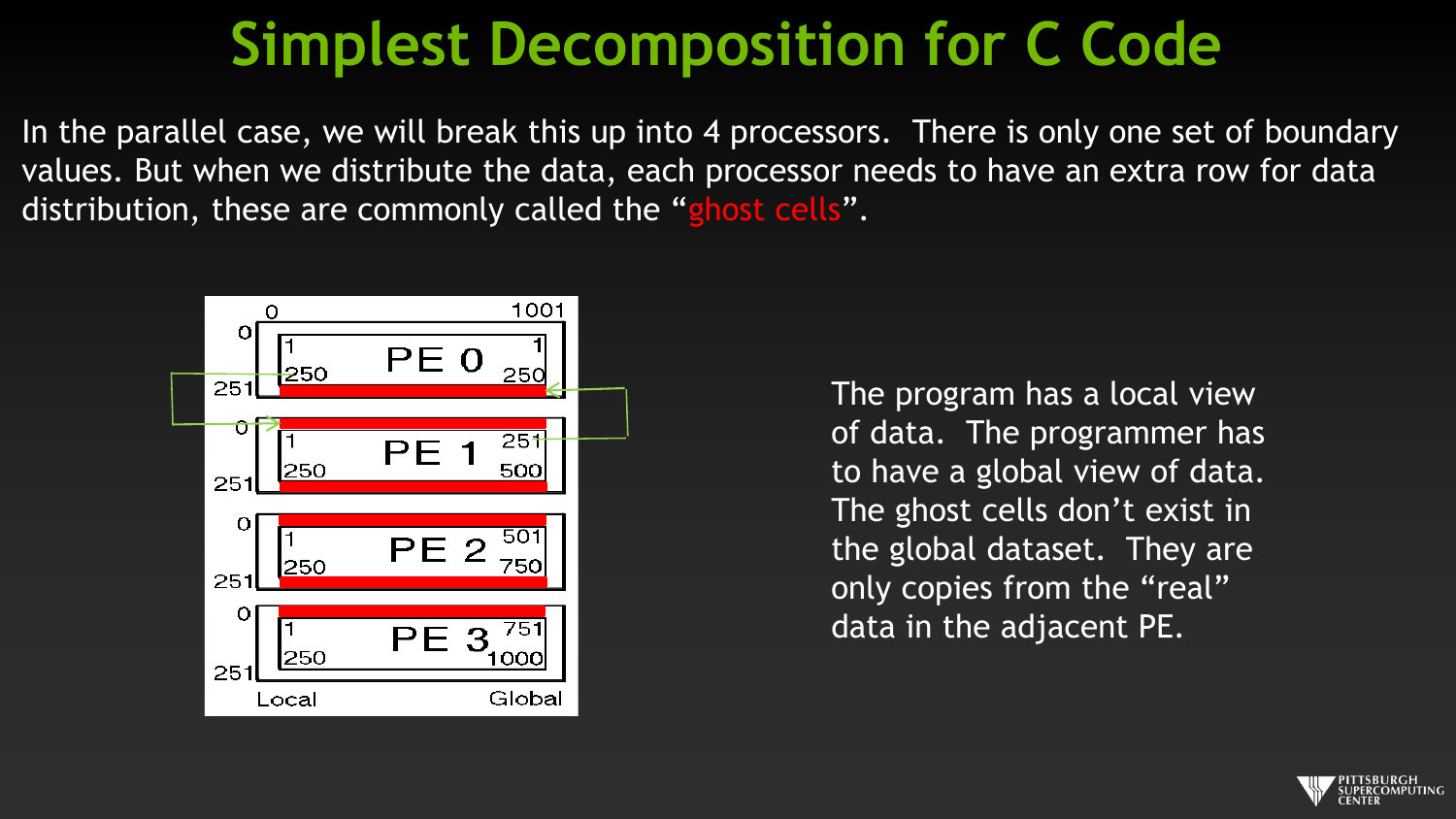### **Sending Multiple Elements**

- For the first time we want to send multiple elements. In this case, a whole row or column of data. That is  $\bullet$ exactly what the count parameter is for.
- The common use of the count parameter is to point the Send or Receive routine at the first element of an array, and then the count will proceed to strip off as many elements as you specify.
- This implies (and demands) that the elements are contiguous in memory. That will be true for one  $\bullet$ dimension of an array, but the other dimension(s) will have a stride.
- In C this is true for our rows. In Fortran this is true for our columns. This will give us a strong preference for  $\bullet$ the problem orientation in each language. Then we don't have to worry about strides in the strips that we send.
- However, it is very often necessary to send messages that are not contiguous data. Using defined data  $\bullet$ types, we can send other array dimensions, or even blocks or surfaces. We will talk about that capability in the Advanced talk.

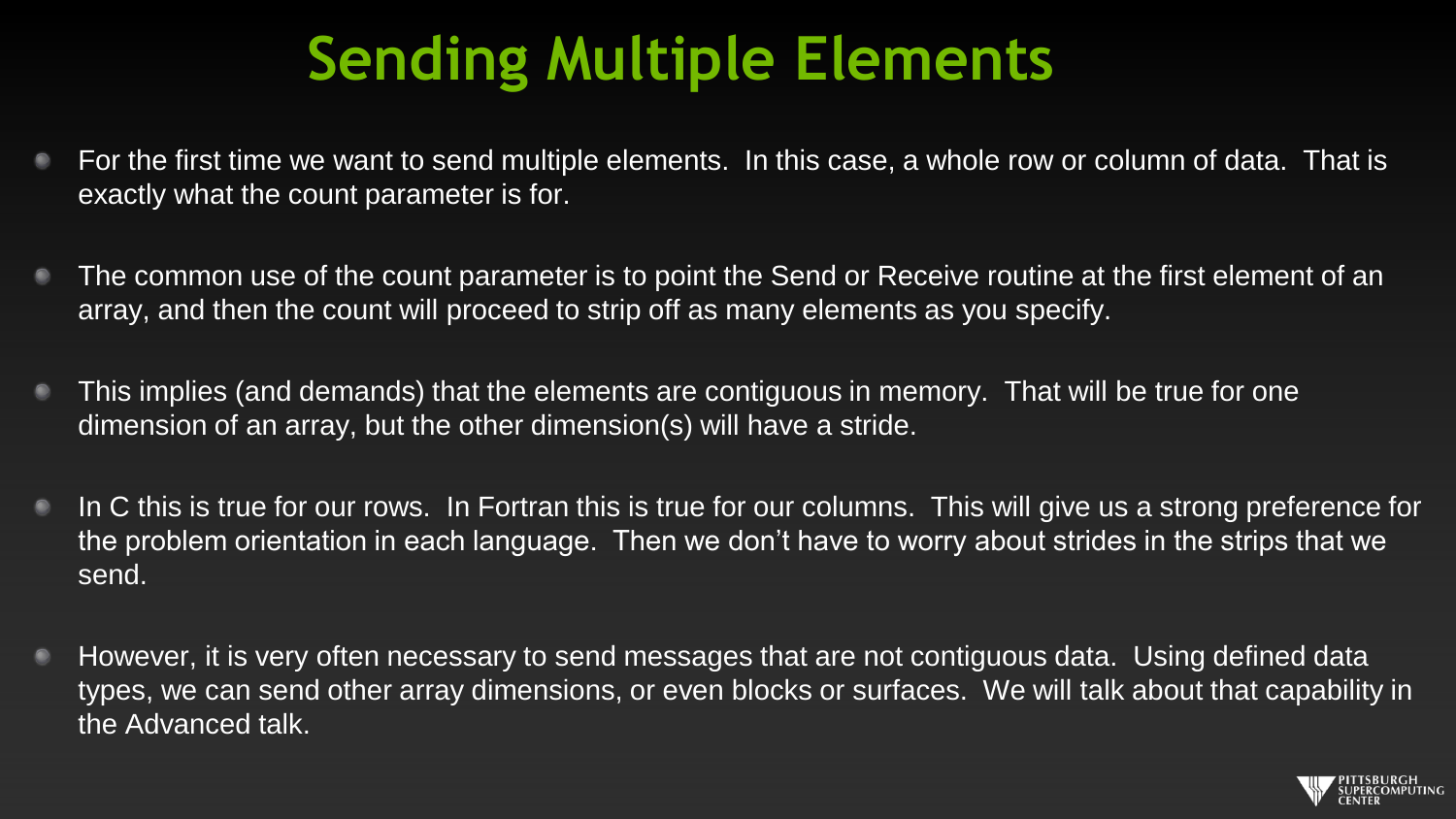### **Sending Multiple Elements**



MPI\_Send(&A[3][1], 4, MPI\_INT, pe, tag, MPI\_COMM\_WORLD);

This first index is the one contiguous in memory.



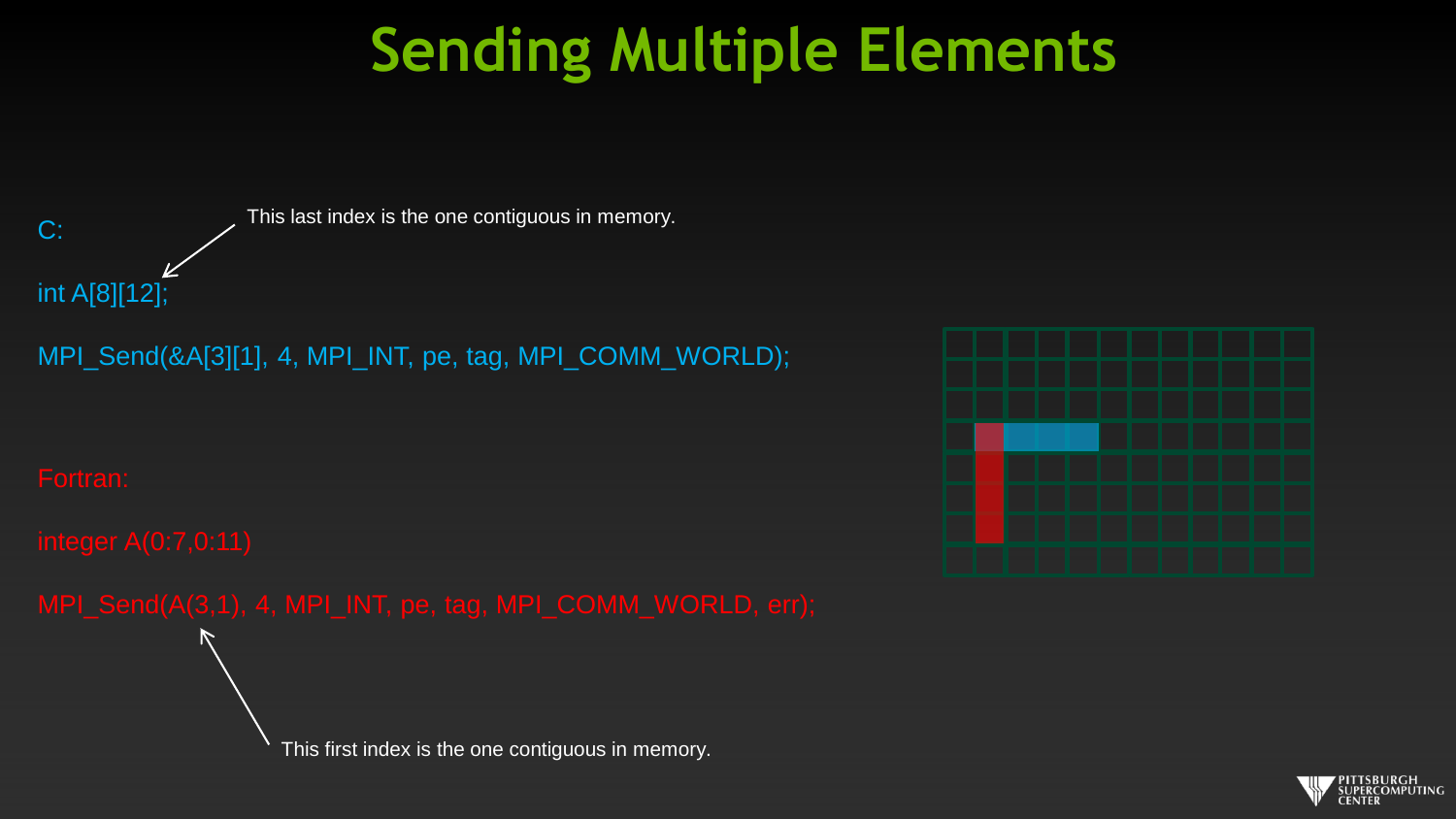## **Array Ordering**

- Once again, we will make this issue less critical from the MPI perspective once we learn about user defined datatypes in the advanced talk, but…
- this is extremely important to understand for general performance reasons. Notice how the C code iterates over the last (j) variable in the inner loop while the Fortran uses the first (i) in our serial code? This would kill our performance if it was the other way around. And I mean in the serial code. Go ahead and try…

$$
\begin{aligned}\nfor(i = 1; i <= \text{Rows}; i++) {\n for(j = 1; j <= \text{COLUMNS}; j++) {\n Temperature[i][j] = 0.25 * (Temperature_losst[i+1][j] + Temperature_losst[i][j-1]);\n }\n}\n\end{aligned}
$$

do j=1,columns  $do$   $i=1$ , rows temperature(i,j)=  $0.25$  \* (temperature\_last(i+1,j)+temperature\_last(i-1,j) + & temperature\_last(i,j+1)+temperature\_last(i,j-1) ) enddo enddo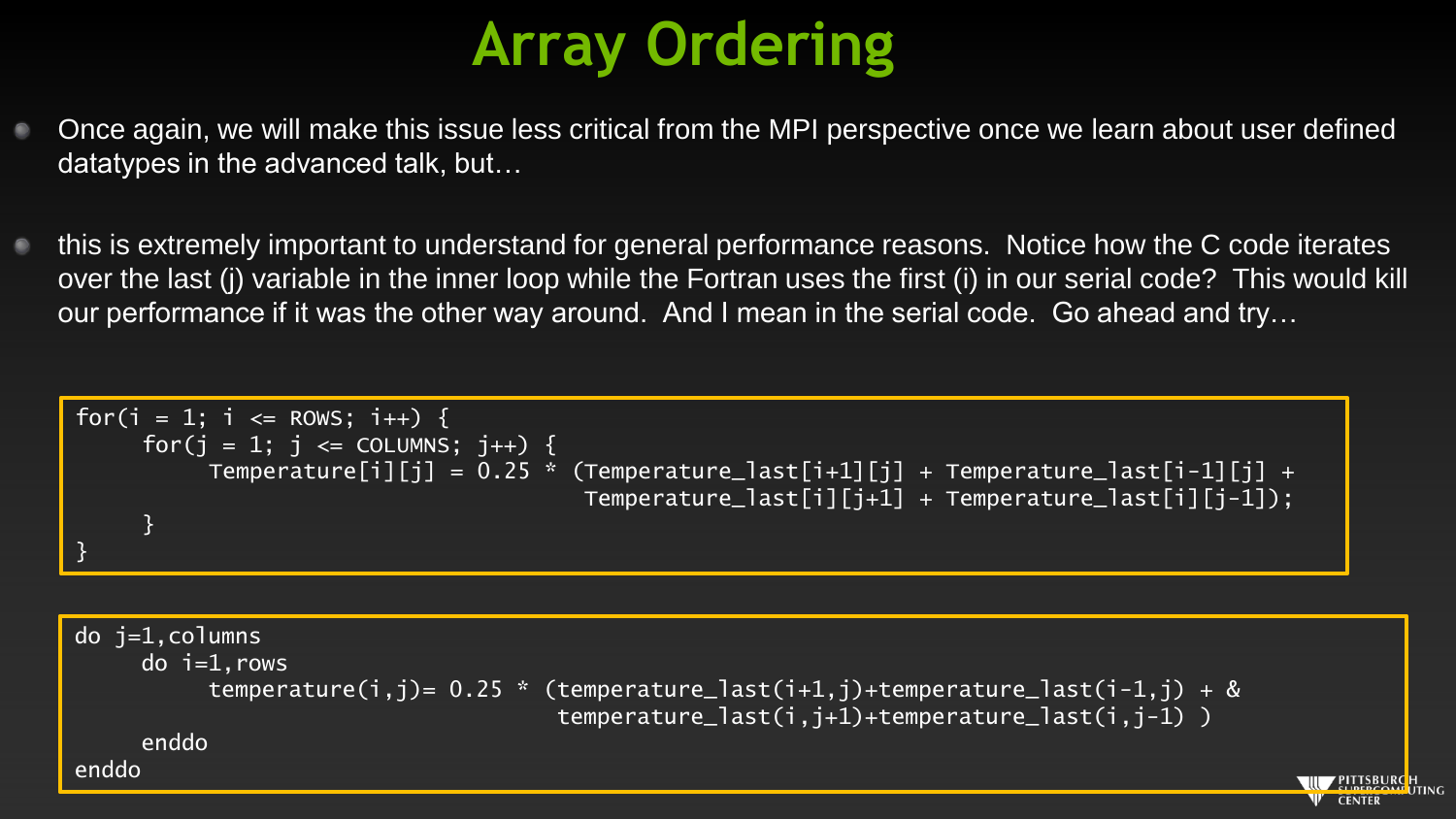#### **Sending Multiple Elements**

```
if ( mype != 0 ) {
   up = mype - 1MPI_Send( t, COLUMNS, MPI_FLOAT, up, UP_TAG, comm); 
}
```
#### Alternatively (and there are many ways to do this):

```
up = mype - 1if (mype == 0) up = MPI_PROC_NULL;MPI_Send( t, COLUMNS, MPI_FLOAT, up, UP_TAG, comm);
```

| PE <sub>0</sub> |  |
|-----------------|--|
| <b>PE 1</b>     |  |
| PE <sub>2</sub> |  |
| PE <sub>3</sub> |  |

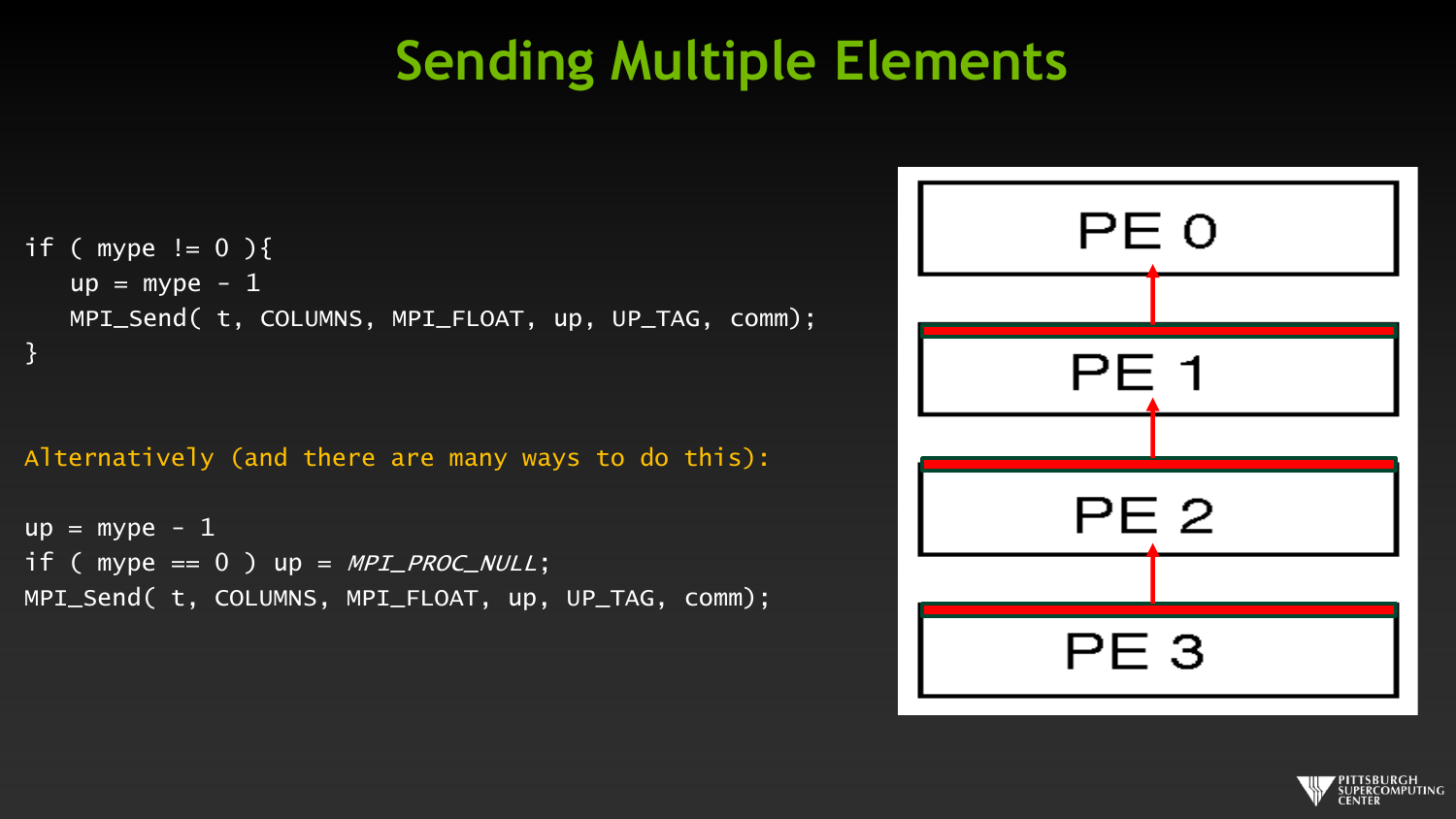#### **Simplest Decomposition for Fortran Code**



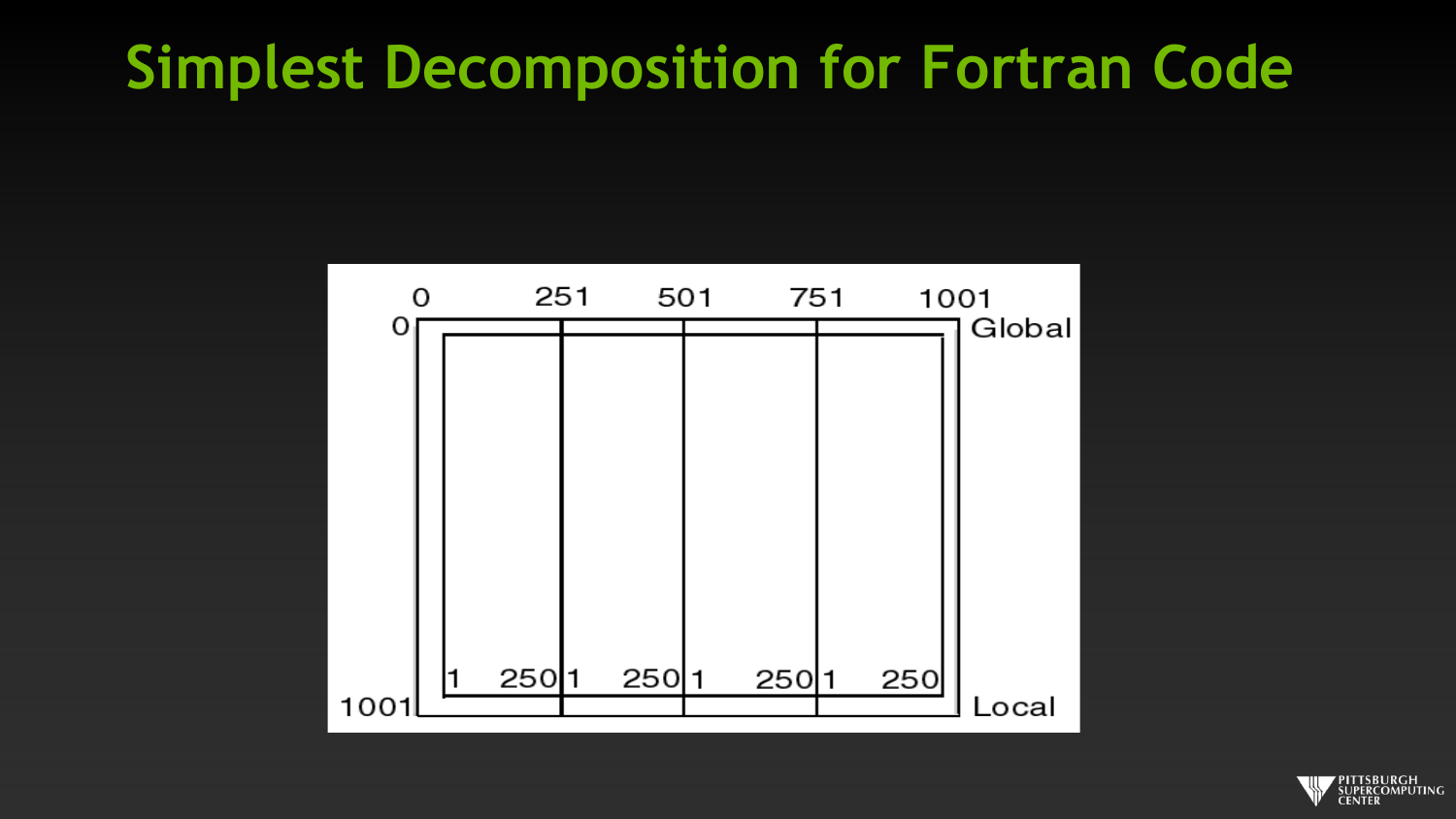### **Simplest Decomposition for Fortran Code**

Then we send strips to ghost zones like this:



Same ghost cell structure as the C code, we have just swapped rows and columns.

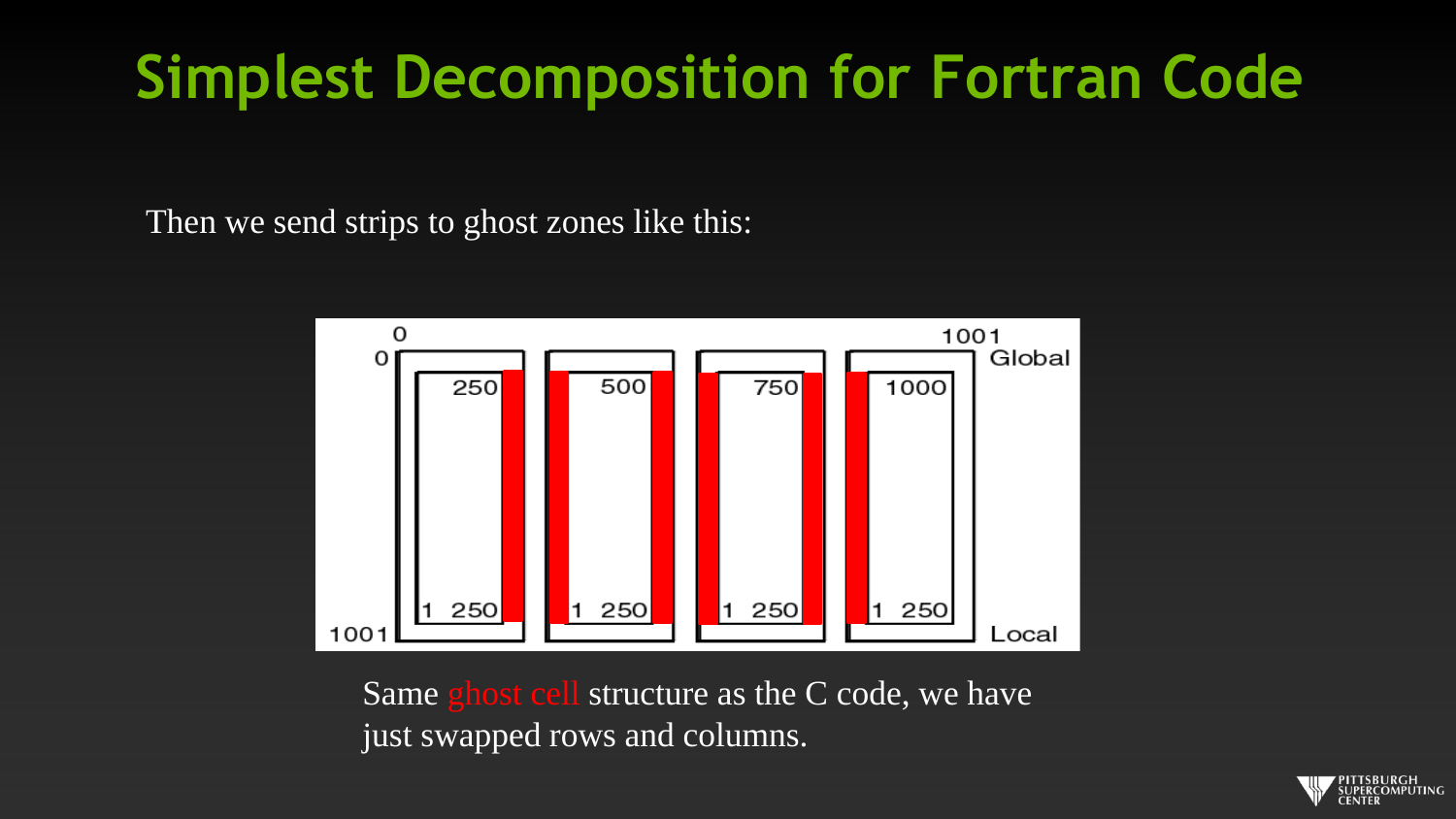#### **Sending Multiple Elements in Fortran**

```
if( mype.ne.0 ) then 
   left = mype -1call MPI_Send( t, ROWS, MPI_REAL, left, L_TAG, comm, ierr) 
endif
```
#### Alternatively (and there are many ways to do this):

```
left = mype - 1
if( mype.eq.0 ) left = MPI<sub>PROC</sub> NULL
call MPI_Send( t, ROWS, MPI_REAL, left, L_TAG, comm, ierr) 
endif
```
Note: You may also MPI\_Recv from MPI\_PROC\_NULL



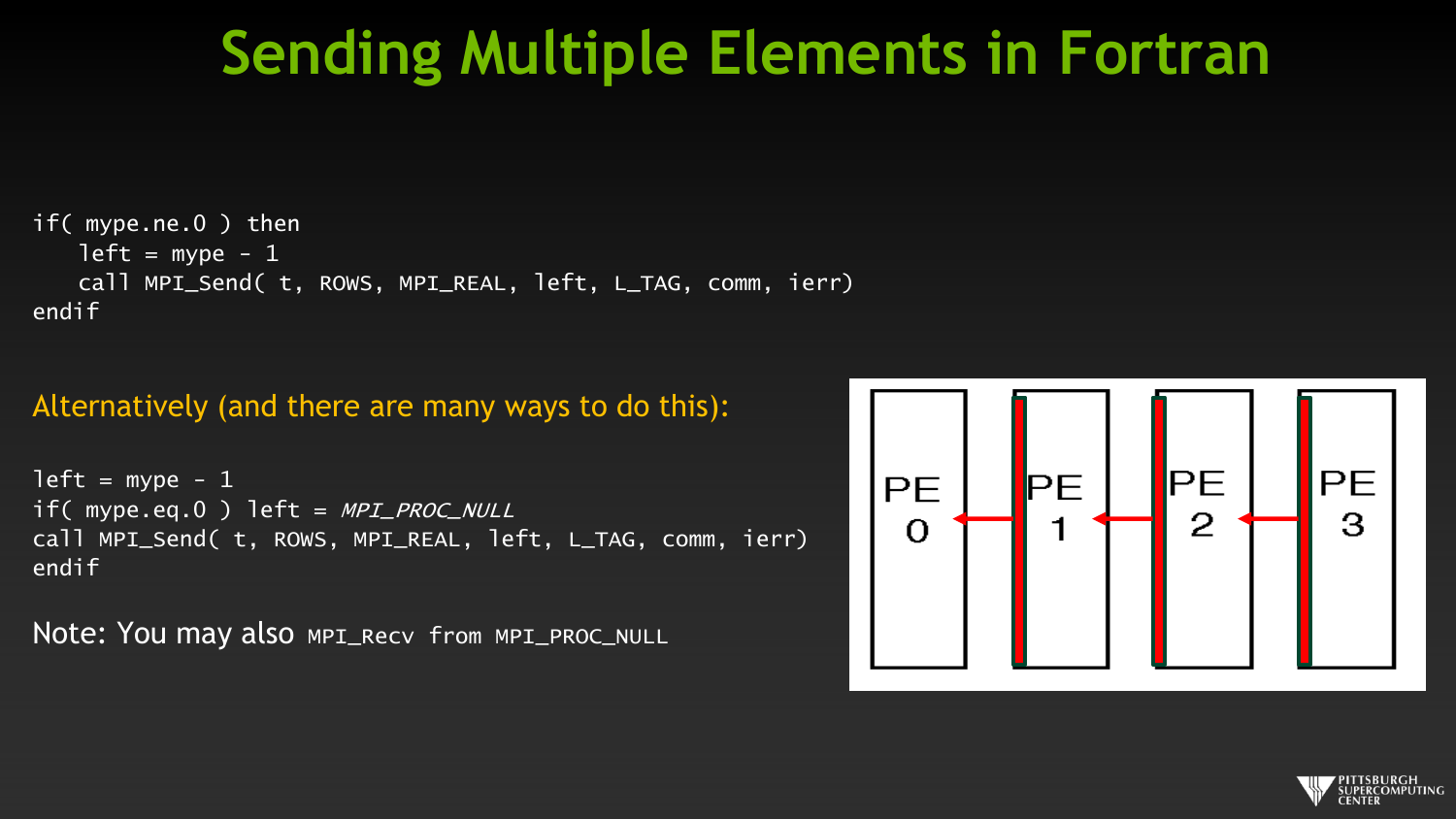### **Main Loop Structure**



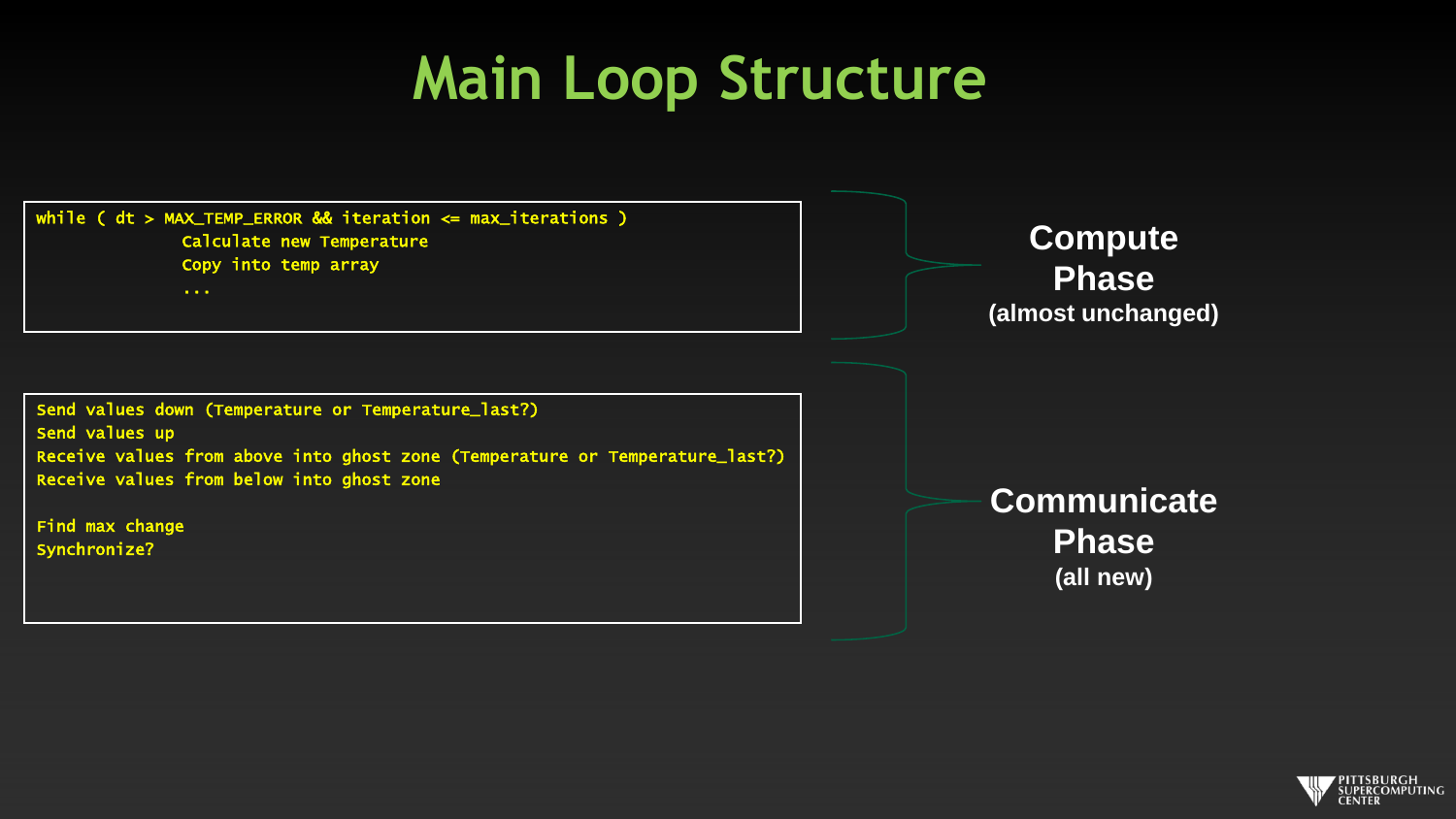#### **Boundary Conditions**



Both C and Fortran will need to set proper boundary conditions based upon the PE number.



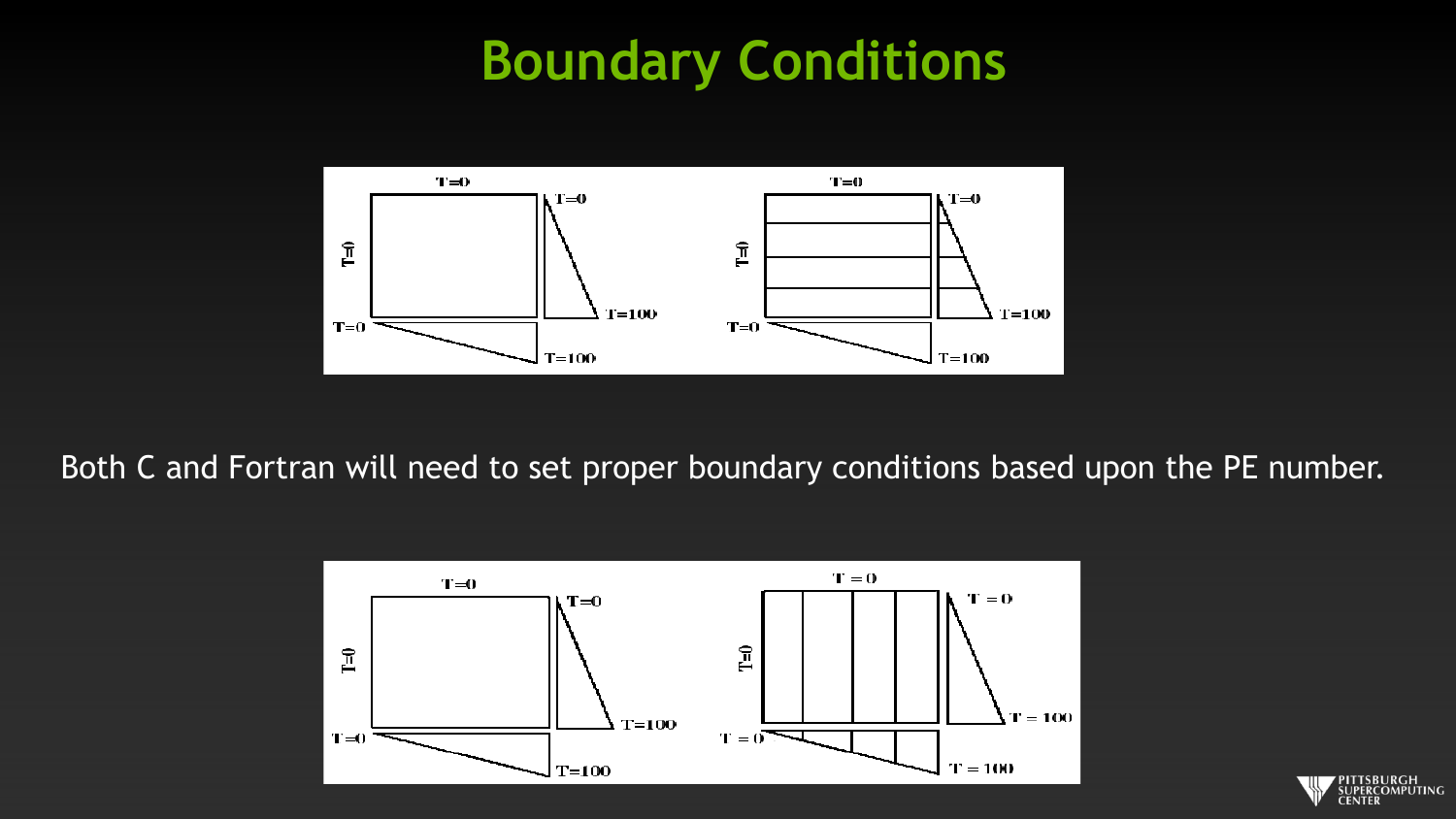# **Two ways to approach this exercise.**

- **Start from the serial code**
- **Start from the template ("hint") code**

**Starting files in Exercises/MPI:**

laplace\_serial.c laplace\_serial.f90 laplace\_template.c laplace\_template.f90

**You can peek at my answer in /Solutions**

laplace\_mpi.c laplace\_mpi.f90

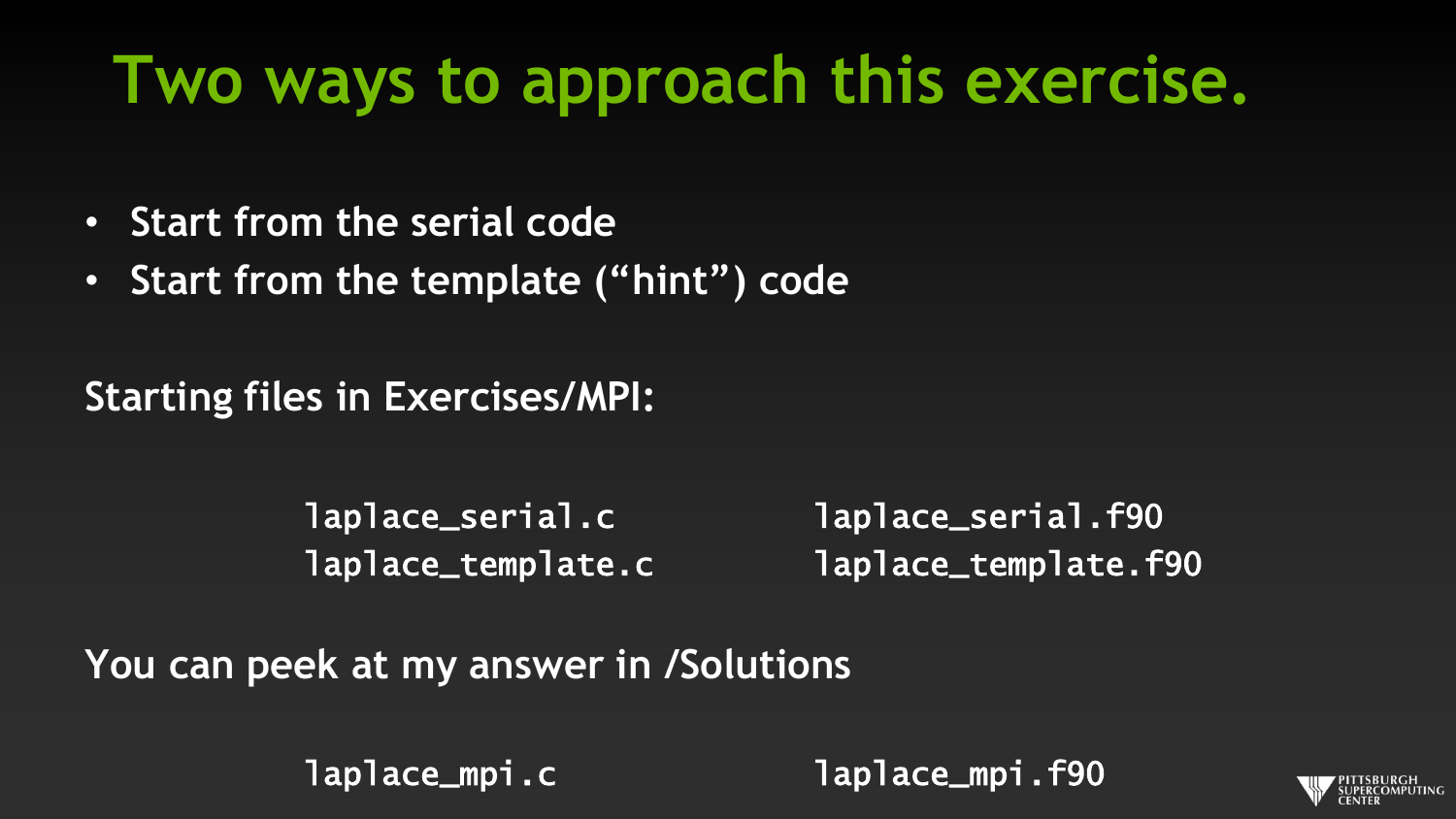### **MPI Template for C**

int main(int argc, char \*argv[]) {

int i, j; int max\_iterations; int iteration=1;

// the usual MPI startup routines >>>>>>>>>>>>>>>>>>>>>>>>>>>>>>>>>>>>>

// verify only NPES PEs are being used >>>>>>>>>>>>>>>>>>>>>>>>>>>>>>>>>>>>>

// PE 0 asks for input >>>>>>>>>>>>>>>>>>>>>>>>>>>>>>>>>>>>>

// bcast max iterations to other PEs >>>>>>>>>>>>>>>>>>>>>>>>>>>>>>>>>>>>>

if (my\_PE\_num==0) gettimeofday(&start\_time,NULL);

initialize(npes, my\_PE\_num);

```
while ( dt global > MAX TEMP ERROR && iteration \leq max iterations ) {
```

```
// main calculation: average my four neighbors
for(i = 1; i \le ROWS; i++) {
    for(j = 1; j \leq COLUMNS; j++) {
        Temperature[i][j] = 0.25 * (Temperature_last[i+1][j] + Temperature_last[i-1][i] +
                                     Temperature\_last[i][j+1] + Temperature\_last[i][j-1]);
    }
}
```
// COMMUNICATION PHASE: send and receive ghost rows for next iteration >>>>>>>>>>>>>>>>>>>>>>>>>>>>>>>>>>>>>

 $dt = 0.0$ ;

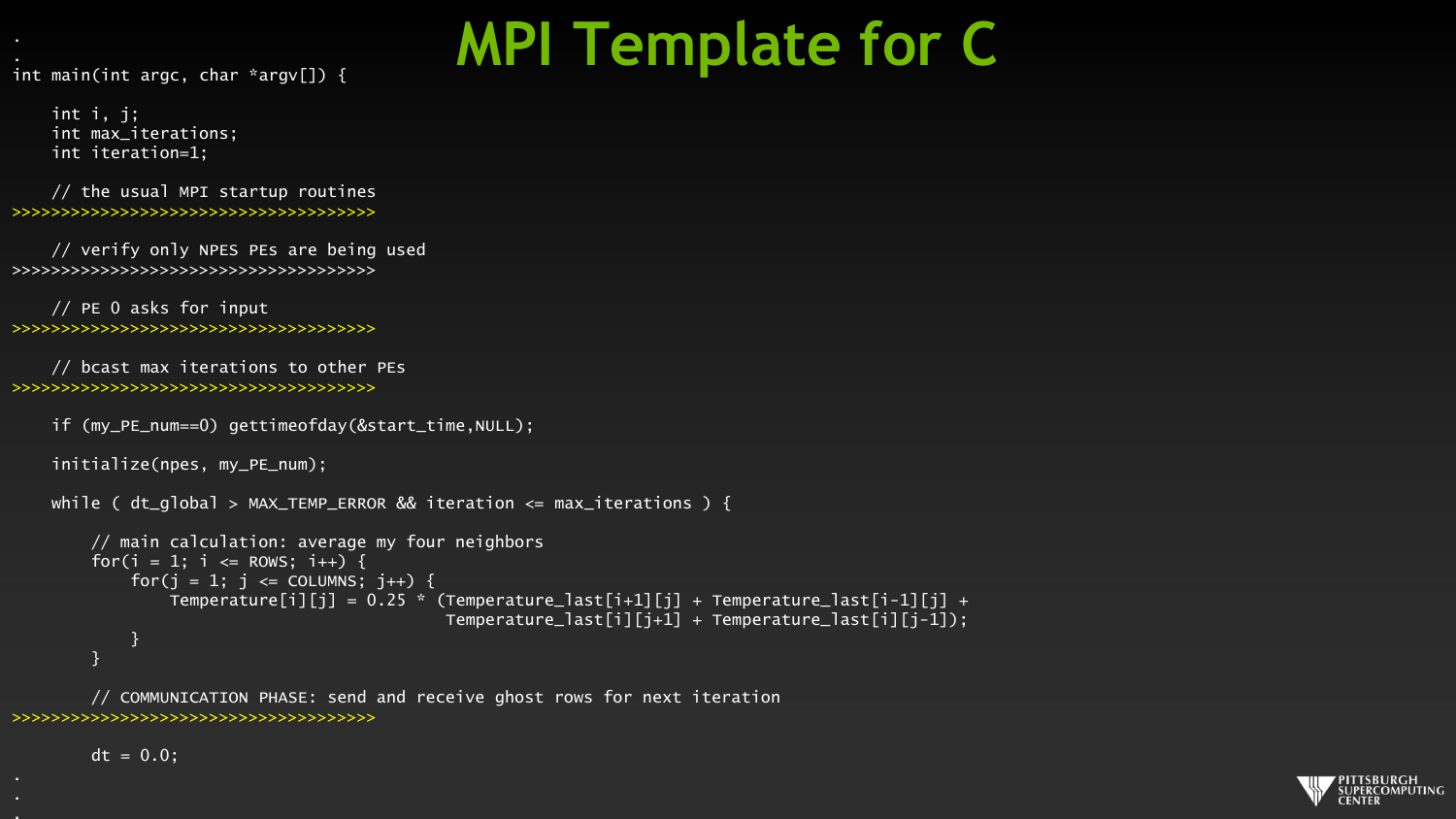### **MPI Template for Fortran**

program mpi

implicit none include 'mpif.h'

!Size of plate integer, parameter :: rows=1000

integer, parameter :: columns\_global=1000

double precision, dimension(0:rows+1,0:columns+1) :: temperature, temperature\_last

!usual mpi startup routines

#### >>>>>>>>>>>>>>>>>>>>>>>>>>>>>>>>>>>>>>>>>

!It is nice to verify that proper number of PEs are running >>>>>>>>>>>>>>>>>>>>>>>>>>>>>>>>>>>>>>>>>

```
!Only one PE should prompt user
if( mype == 0 ) then
   print*, 'Maximum iterations [100-4000]?'
  read*, max_iterations
endif
```

```
!Other PEs need to recieve this information
>>>>>>>>>>>>>>>>>>>>>>>>>>>>>>>>>>>>>>>>>
```

```
call cpu_time(start_time)
```
call initialize(temperature\_last, npes, mype)

```
!do until global error is minimal or until maximum steps
do while (dt_q]obal > max_temp_error .and. iteration \leq max_iterations)
```

```
do j=1,columns
   do i=1,rows
      temperature(i,j)=0.25*(temperature_last(i+1,j)+temperature_last(i-1,j)+ &
                             temperature_last(i,j+1)+temperature_last(i,j-1) )
```
enddo enddo

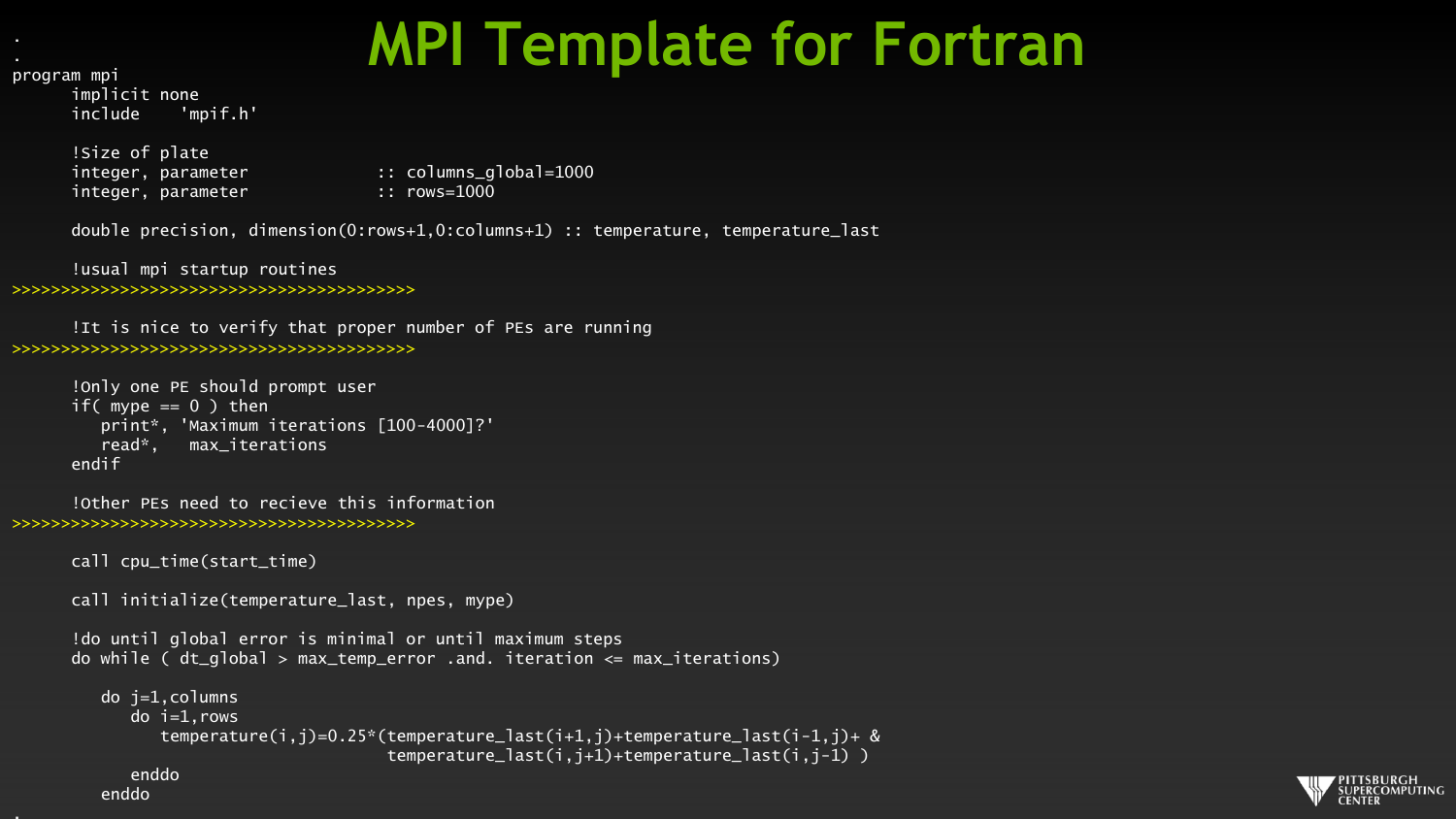## **Some ways you might go wrong…**

**You have two main data structures**

•**Temperature** •**Temperature\_last**

**Each has**

•**Boundary Conditions (unchanged through entire run)** •**Ghost zones (changing every timestep)**

**Each iteration**

•**Copying/calculating Temperature to/from Temperature\_last** •**Sending/receiving into/from ghost zones and data**

**It is easy to mix these things up. I suggest you step through at least the initialization and first time step for each of the above combinations of elements.**

**There are multiple reasonable solutions. Each will deal with the above slightly differently.**

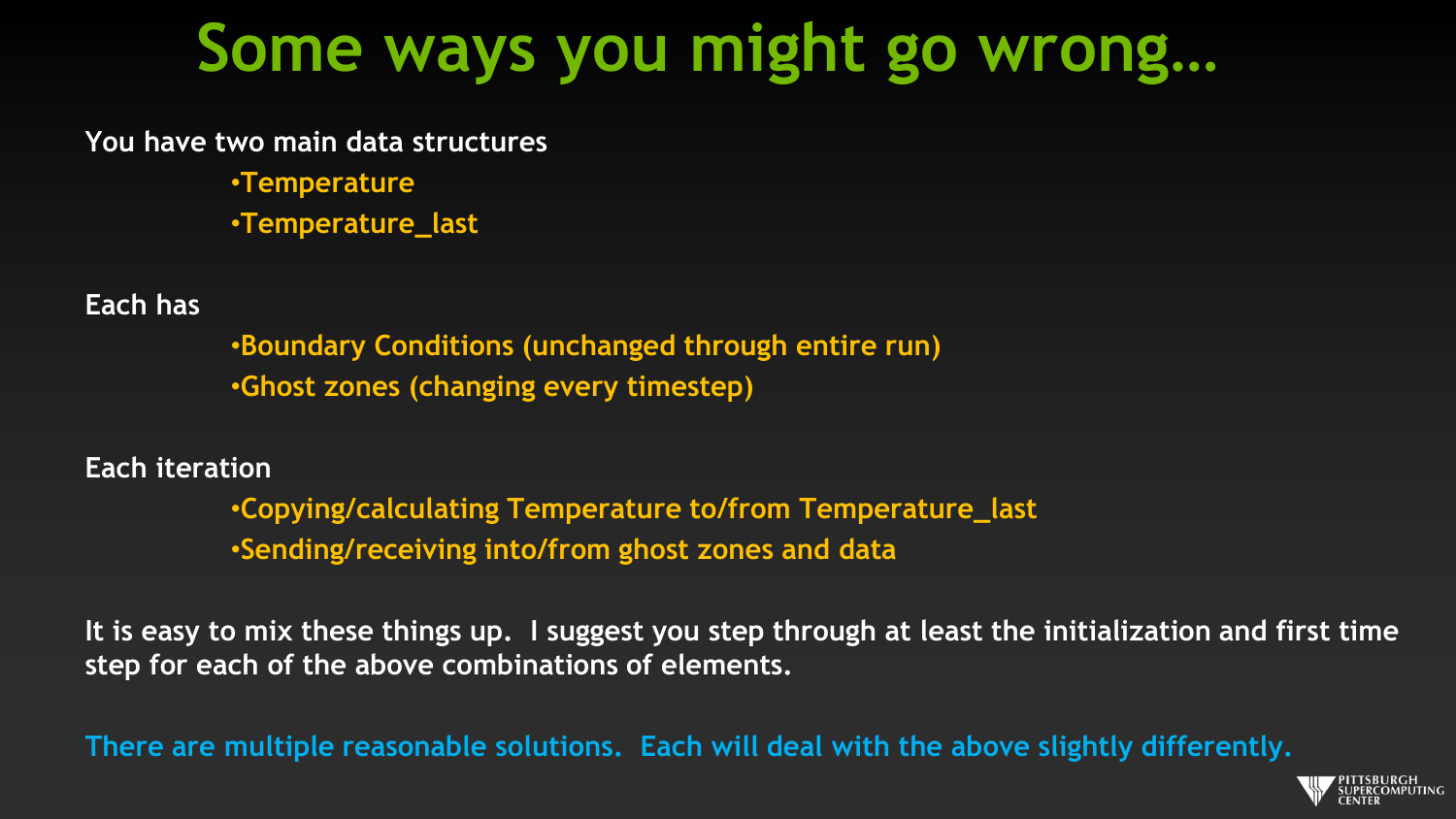### **How do you know you are correct?**

**Your solution converges at 3372 timesteps!**

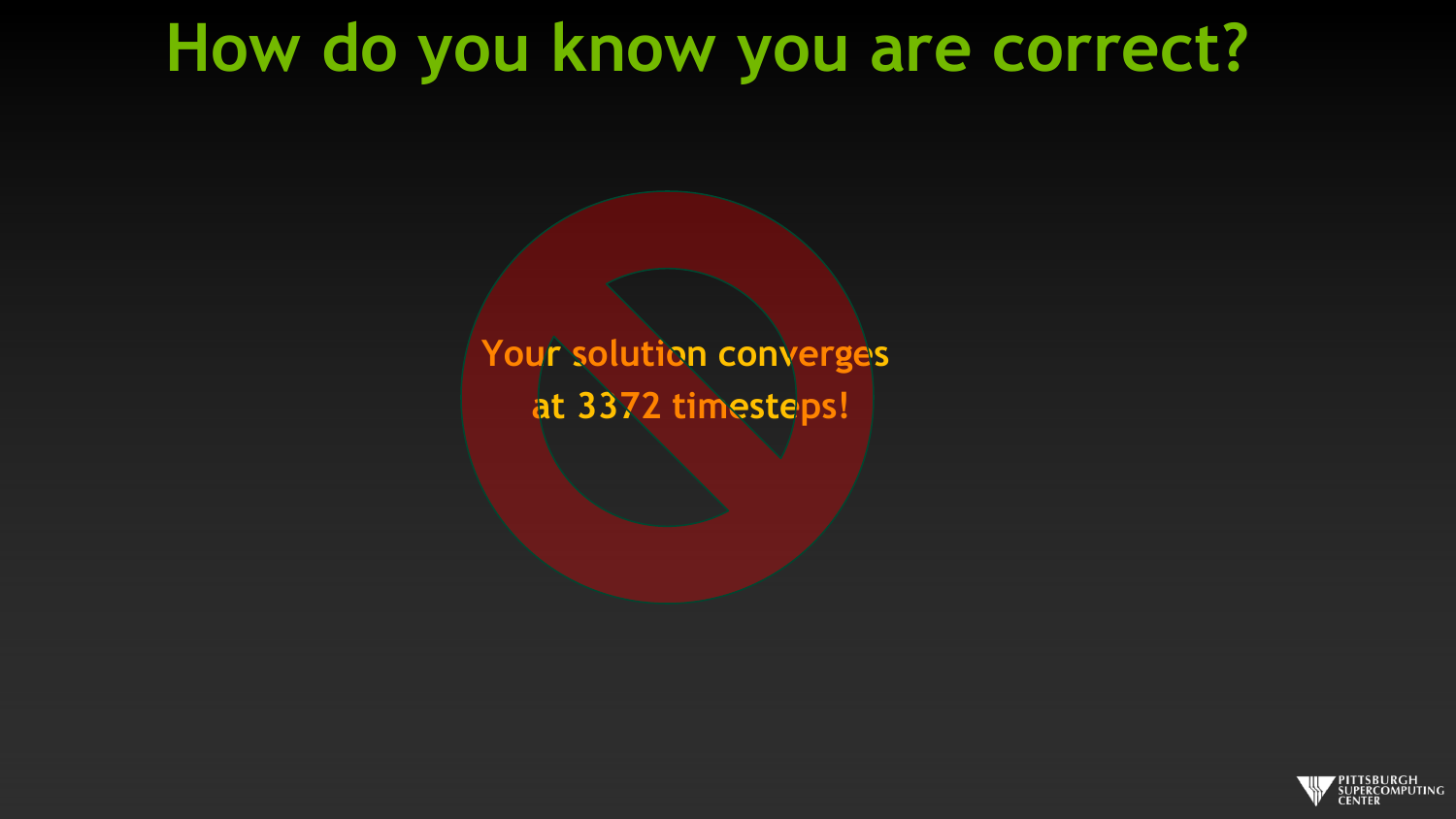# **How do you know you are correct?**





#### Working MPI Solution MPI Routines Disabled

#### Both converge at 3372 steps!

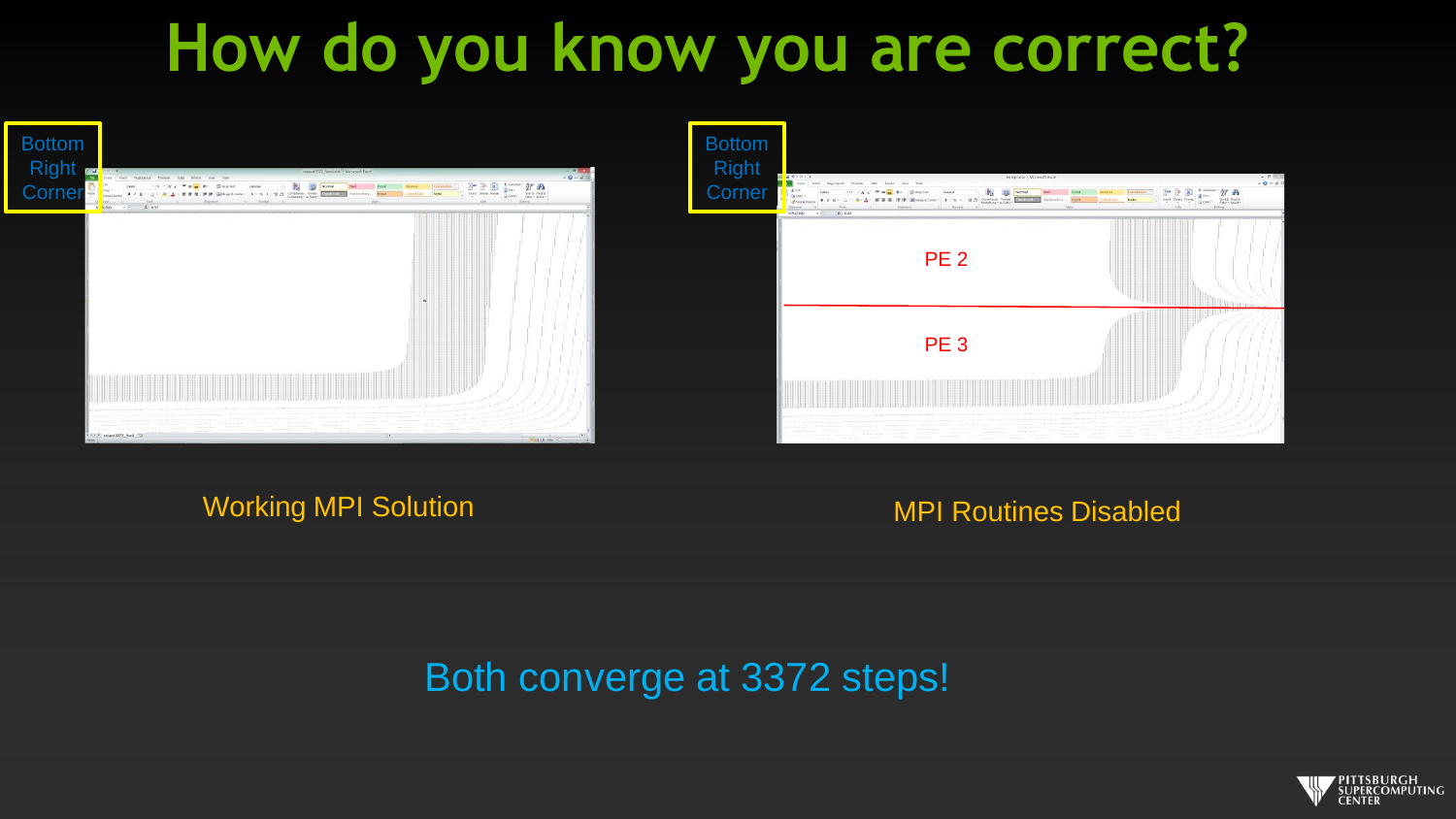### **All the action is here.**



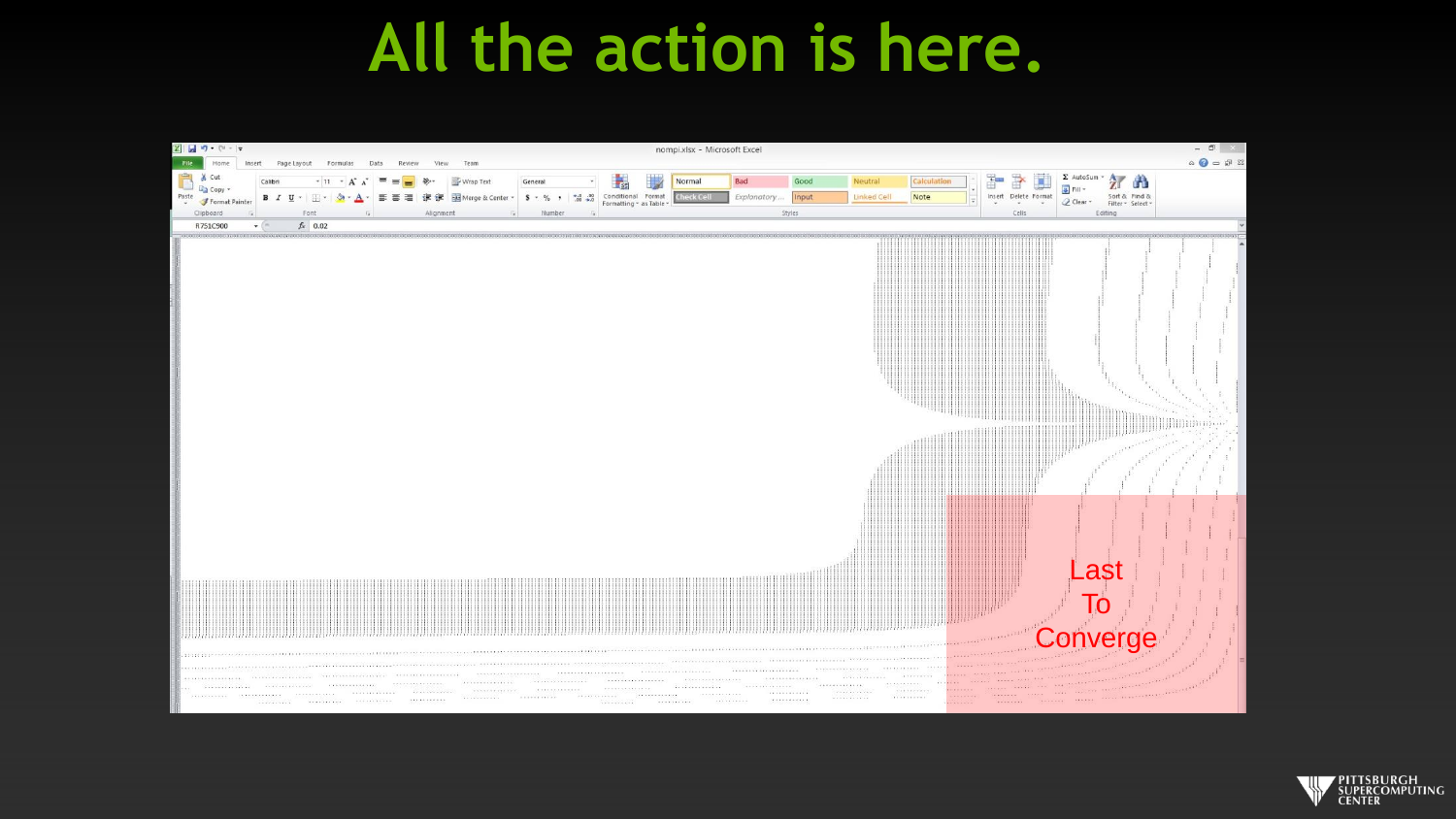### **Check for yourself.**

void output(int my\_pe, int iteration) {

FILE\* fp; char filename[50];

```
sprintf(filename,"output%d.txt",iteration);
```
for (int pe = 0; pe<4; pe++){ if (my\_pe==pe){

```
fp = fopen(filename, "a");
```

```
for(int y = 1; y \le ROWS; y++){
  for(int x = 1; x \le 3 COLUMNS; x +1}
    fprintf(fp, "%5.2f ",Temperature[y][x]);
  }
  fprintf(fp,"\n");
}
fflush(fp);
fclose(fp);
```
} MPI\_Barrier(MPI\_COMM\_WORLD);

- Human Readable
- 1M entries

} }

• Visualize. I used Excel (terrible idea).

if (my\_PE\_num==2) printf("Global coord [750,900] is %f \n:", Temperature[250][900]);

#### Fortran:

```
if (mype==2) then
         print*, 'magic point', temperature(900,250)
endif
```


- If about 1.0, probably good
- Otherwise (like 0.02 here) probably not

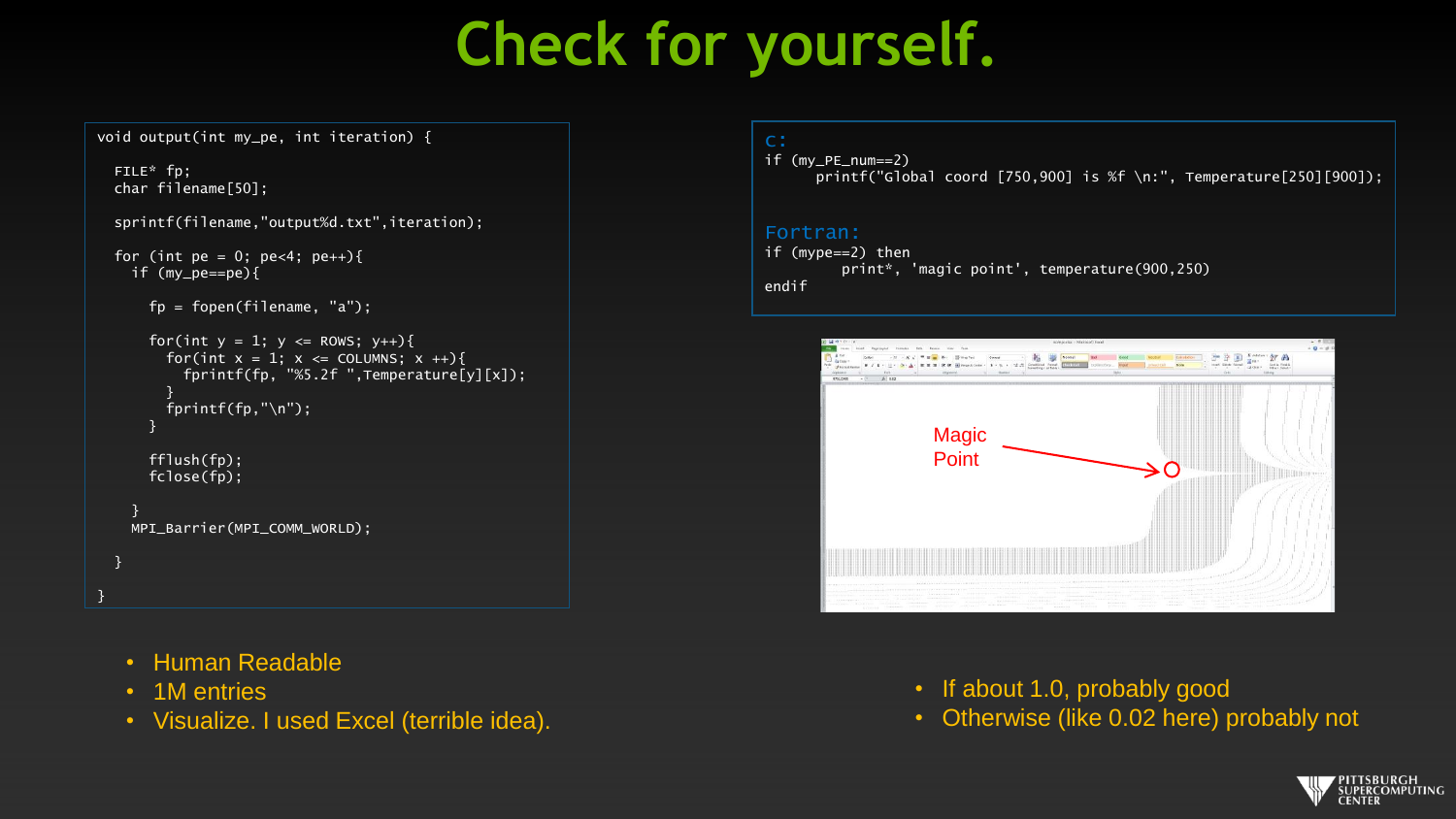#### **A Quick Note About Our Pace Before We Start**

**This exercise is doable during the exercise session time allotted if all goes well.**

**That has been our historical standard.**

**However some of you may need a little more time. That is fine.**

**We will not "spoil" the exercise during the Laplace Exercise Review tomorrow.**

**Those of you that need additional time can use your accounts through next week.**

**Please take advantage of that. If you complete this exercise, you understand MPI.**